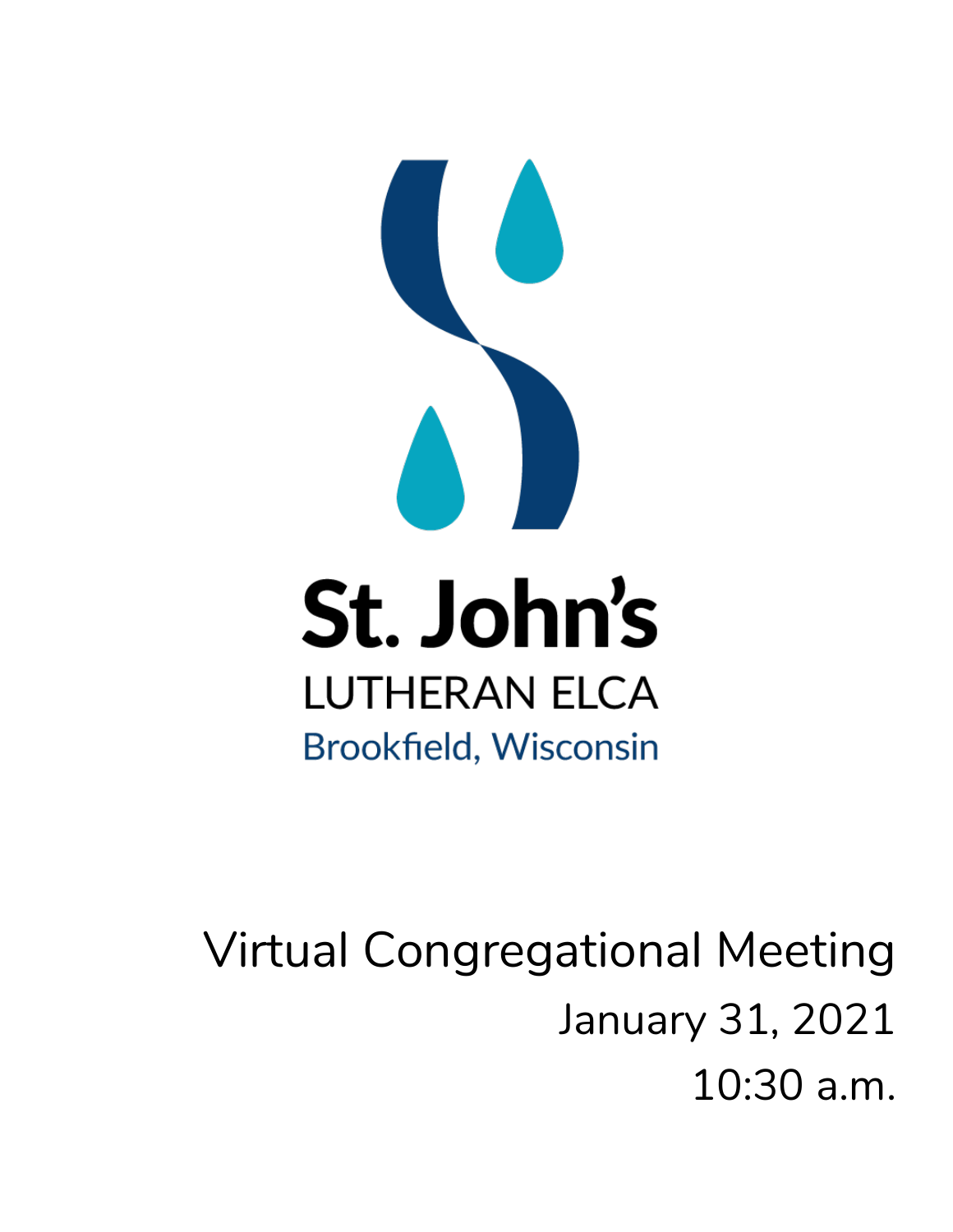# Table of Contents

 $\overbrace{\hspace{4.5cm}}^{\ast}$ 

| <b>Endowment Committee</b><br><b>Gifts and Memorials Committee</b><br><b>Memorial Garden</b><br>Preschool<br><b>SAS Task Force</b> |     |
|------------------------------------------------------------------------------------------------------------------------------------|-----|
| <b>Groth Design Update</b><br><b>Transition Team Update</b>                                                                        |     |
|                                                                                                                                    |     |
|                                                                                                                                    | .25 |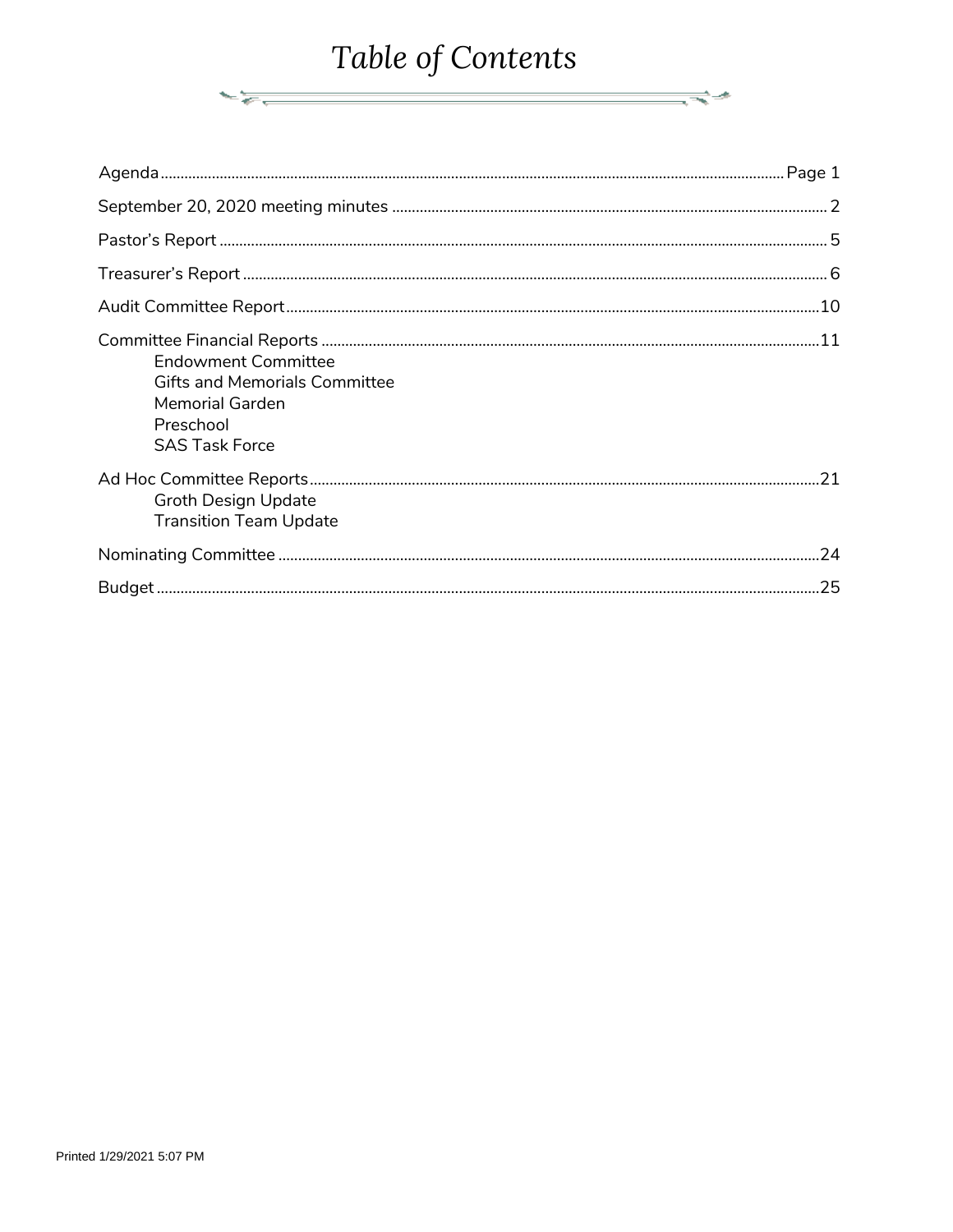# *Agenda*

ਵ∸

# St John's January Semi-Annual Meeting

### January 31, 2021

- ➢ Opening prayer
- ➢ Approval of minutes from September 20, 2020 meeting
- ➢ Pastor's report
- ➢ Treasurer's report
- ➢ Old business
	- Groth Design Group update

∹≽

- Transition Team update
- ➢ New business
	- Audit report
	- Committee financial reports
	- Election of Nominating Committee
	- Budget discussion and approval
- ➢ Adjournment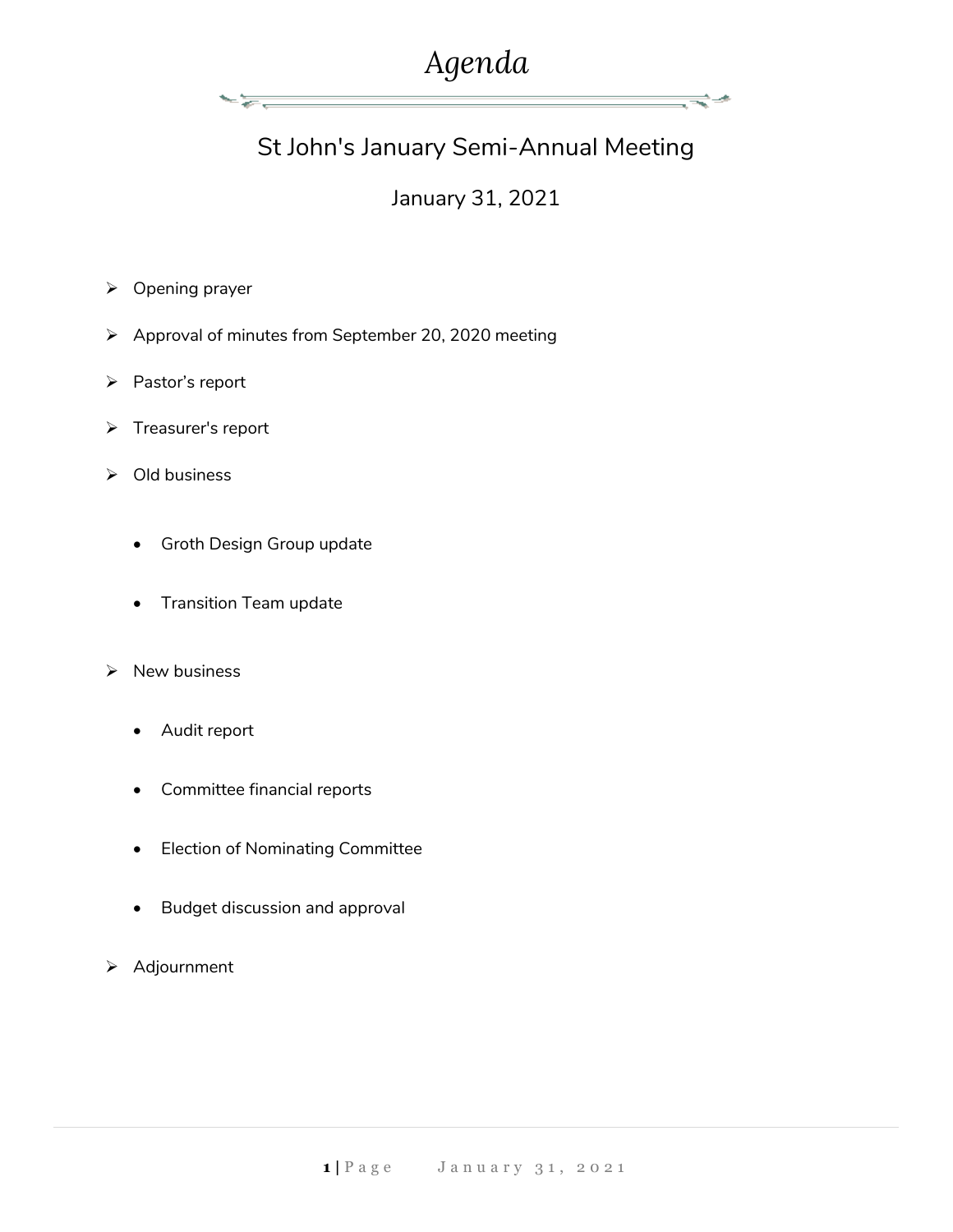

#### **St. John's Annual Meeting Sunday, September 20, 2020**

In attendance: Kathy Davis, Brian Zach, Gary Schettler, Dawn Williams, Christine Hintze, Jerry Hanson, Tim Tollander, Barb Lange, Madeline Beug-Hoffman, Pr. Brian Halverson and 53 of St. John's congregation members.

The meeting was called to order at 11:23 a.m. by Interim President Brian Zach. Opening prayer led by Pr. Brian Halverson.

Adoption of Agenda

- Steve Schellin moved approval of adoption of the September 20, 2020 meeting agenda and seconded by Jeremy Beyerlein.
- Motion carried

Approval of Minutes from the January 26, 2020 Congregational meeting.

- January 26, 2020 meeting minutes- motion to approve was made by Kathy Davis and seconded by Keith Paukner
- Motion carried

#### Pastor, Staff, and Ministry Reports

- Jerry Hanson moved approval of the Pastor, Staff and Ministry reports and seconded by Dawn Williams
- Motion carried

#### Old Business

- Audit Committee
	- The finance committee suggests switching over from QuickBooks to Power Church. This will streamline all future auditing and information reporting.
- Committee Financial Reports
- Election of Nomination Committee
- Budget Discussion and Approval

New Business

- Nominating Committee Report/Election of Council Members
	- Dick Gennerman moved approval of all newly nominated St John's Council members and Cindy Schaefer seconded.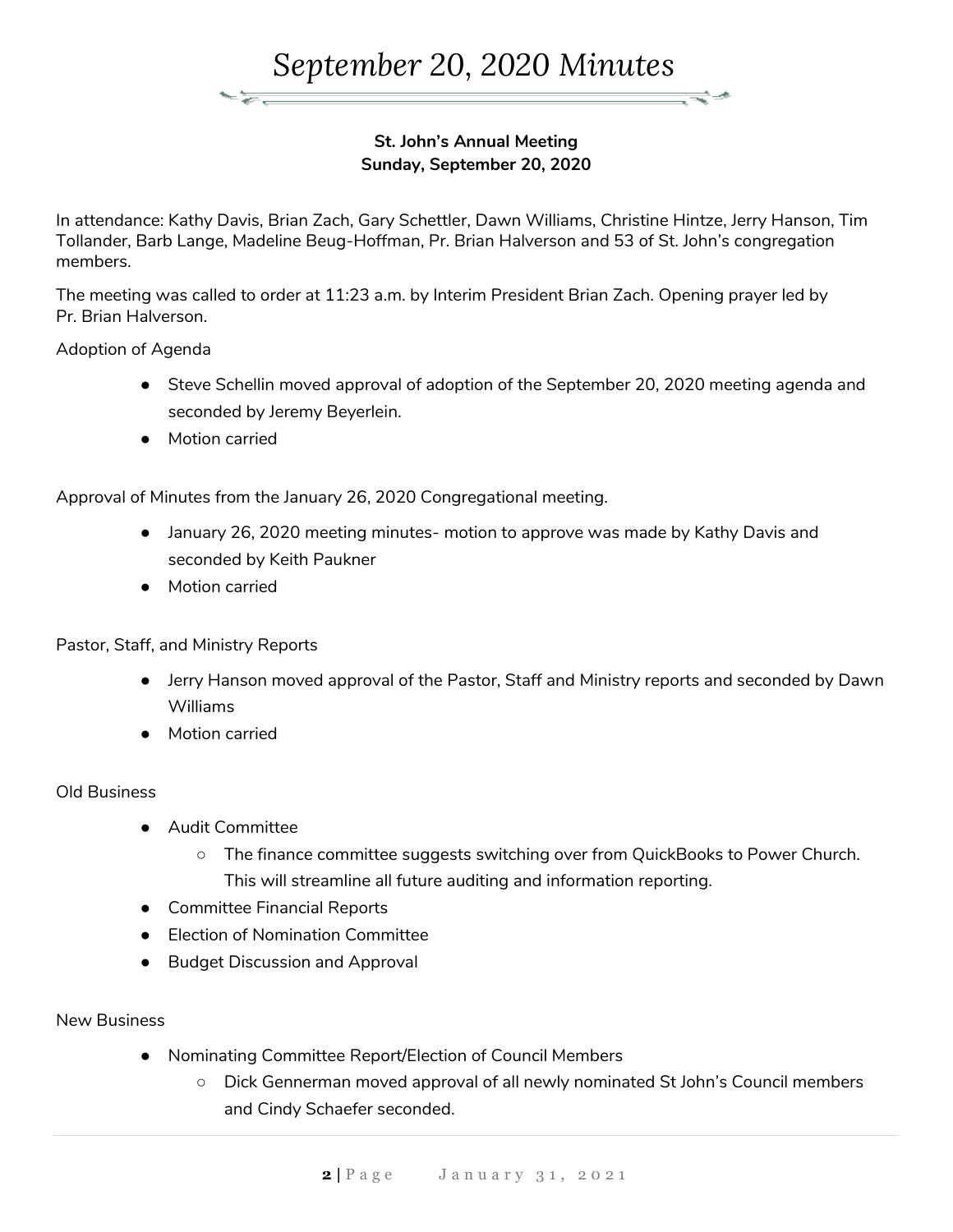# *September 20, 2020 Minutes*

- Motion Approved- Brian Zach, President; Christine Hintze, Secretary; Tim Tollander, member-at-large; Madeline Beug-Hoffman, member-at-large
- **Constitution Revisions** 
	- Kathy Davis moved approval of the constitution revisions and to send them to the Synod and Jeremy Beyerlein seconded.
	- Motion Carried
- Updates from June 2020
	- New Website
		- Pam Klink and Diane Wilke-Zemanovic have been working hard and doing an outstanding job working on the new website. The new website will allow the public for easier access to St. John's information
	- GROTH Design
		- Paul our architect is working with St John's to help us envision and plan how to better utilize our building space in a more efficient way.
	- Stewardship
		- The Stewardship team will have the focus of "Building upon a foundation"
	- Collaboration Gethsemane Lutheran Church
		- The education programs of both St John's and Gethsemane Lutheran Churches are going to collaborate with the education programs. Both our adult education and Sunday school programs will have open doors at both congregations so that congregation members can attend the desired lessons.
			- St John's will host a more Theology focused study while Gethsemane will have a Bible Basic focused study.
			- There will be a sign up for the Bible studies on our new website
	- Transition Team
		- How will St John's handle Covid?
			- The Transition Team is taking the Coronavirus very seriously and does not feel that we should rush the process of opening the building. We are continuing to learn what works and what doesn't for church services.
			- We are looking at hosting small groups as the requests happen and only in certain parts of the building.
			- We are hoping to get into the building this October 2020
- Questions
	- Mary Tollander applied for an endowment for Luther Manor and is looking for an update.
		- At the time reports were required to be submitted, we did not have this information yet.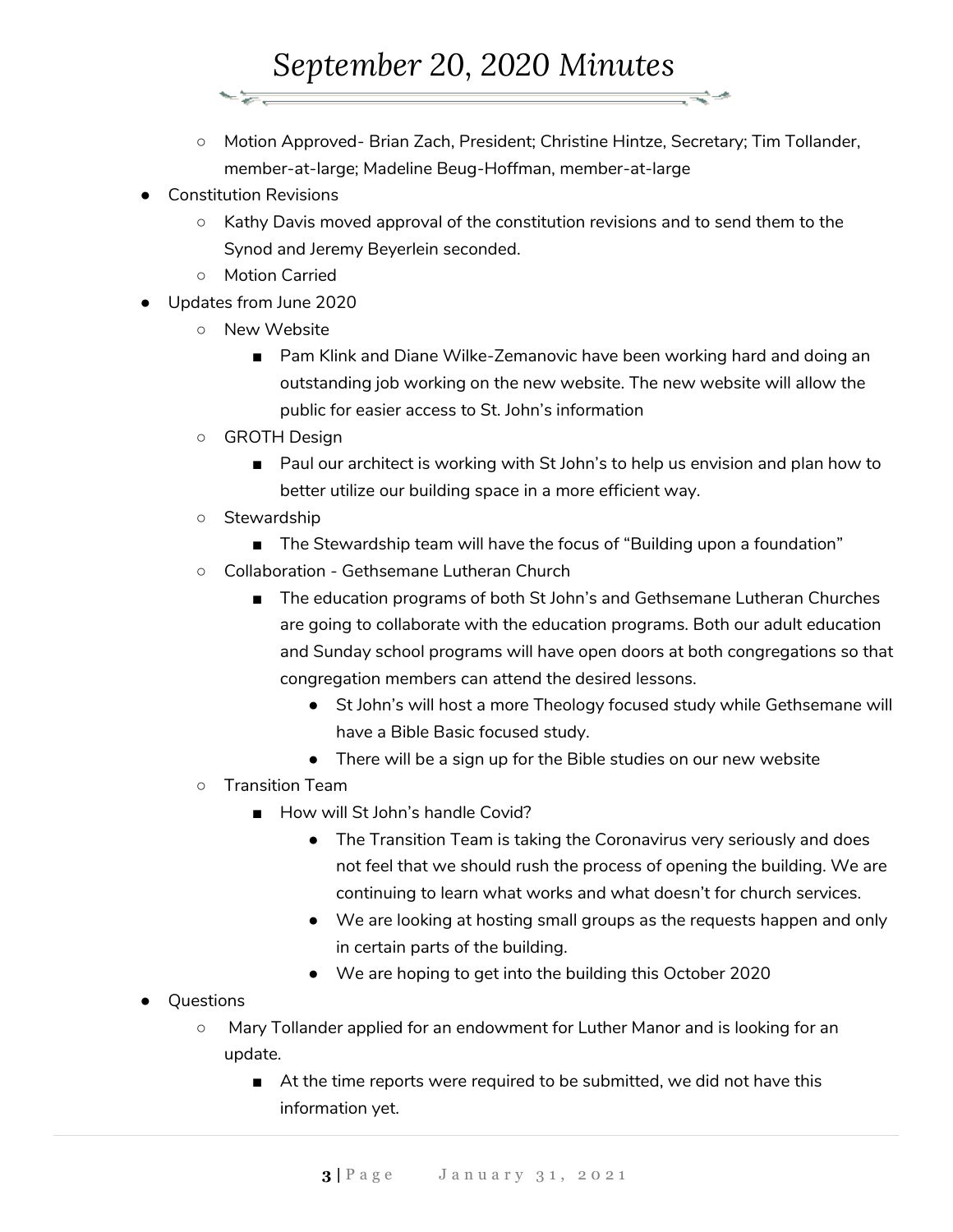

- Phil Lange answered- There were 20+ applications and we should have the report in the very near future.
- All applications were dated March 1, 2020 September 30, 2020

#### Closing Prayer/Adjournment

- Joe Schaefer made a motion to adjourn and Kathy Davis seconded.
- Closing prayer led by Brian Zach
- Meeting adjourned at 12:15pm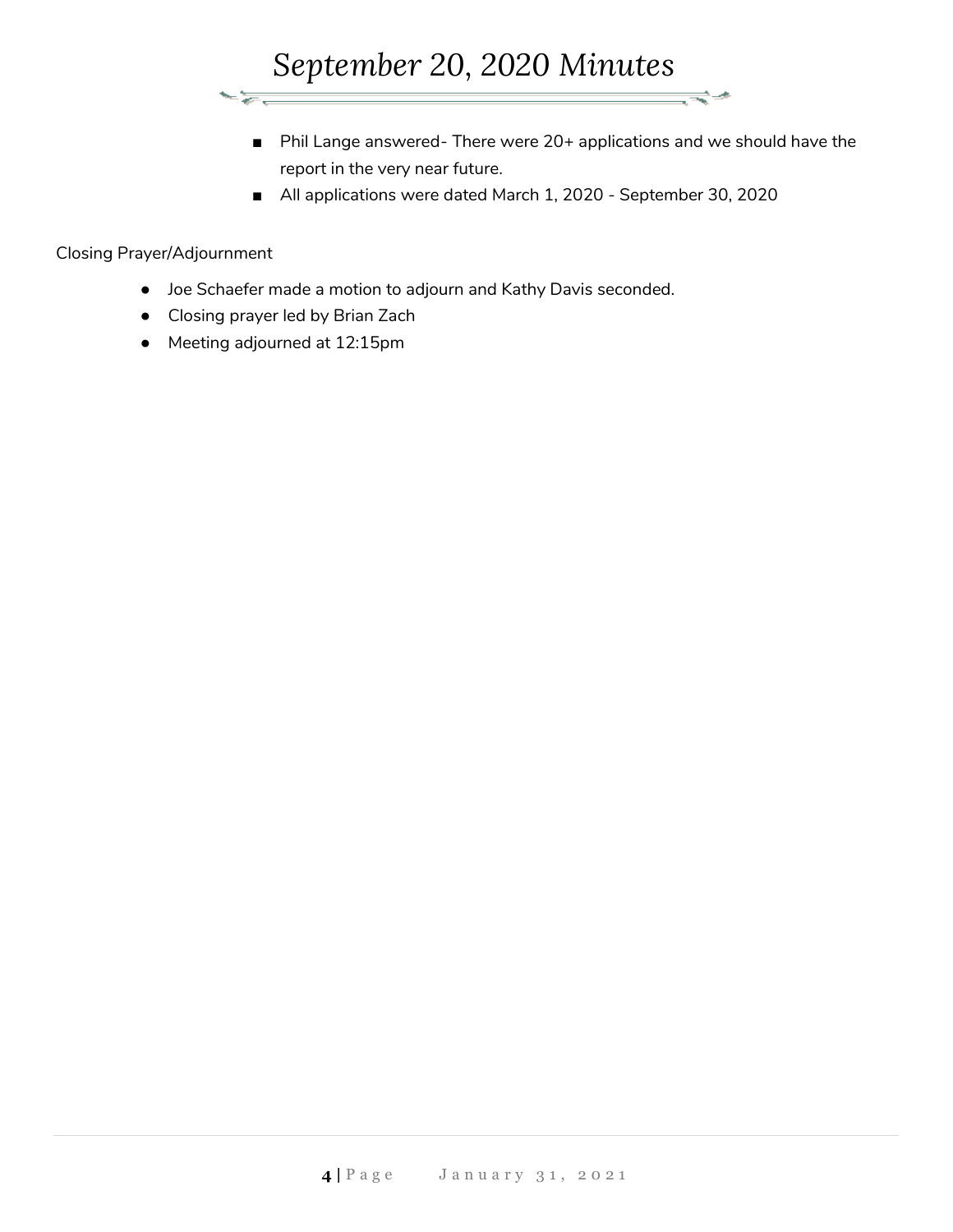This past year has been a challenge to us all! I don't need to spend much time in writing about all the complications we face with the COVID-19 pandemic! I will say, however, that I have been most impressed by our St. John's staff who have creatively found ways in which we can stay connected:

- online and outdoor worship,
- virtual Sunday School, Confirmation, high school youth and young adult ministries,
- adult education opportunities.

Our Bible studies and book clubs continue to meet, mostly through Zoom or Google Meet, and our committees and Council continue to plan and do the work of the church in virtual mode.

As you will see in the reports, the work of the church, guided by the Holy Spirit, is vibrant. Our faith in the Lord sees us through the challenges we face and will not diminish. As your pastor, I envision 2021 to be full of possibilities and opportunities. We will re-dedicate ourselves to the work in our ministries to develop longterm plans, and to explore creative ways in which to reach out to our communities.

It is clear that technology is shaping and reshaping our culture and our church. In this new and changing environment we will look for additional and improved ways in which we can best utilize our resources to proclaim the gospel of Jesus Christ. At the same time, it is essential that we continue to strengthen and inspire our faith in the gathering of the Spirit who calls us in worship, fellowship, education, and mission.

The gifts and talents of our congregants and the wise stewardship of all the blessings that God has placed in our care is more than enough to sustain us in our calling as Christ's disciples in this world.

I thank God for all of you in the name of Jesus Christ our Lord!

Pastor Brian Halverson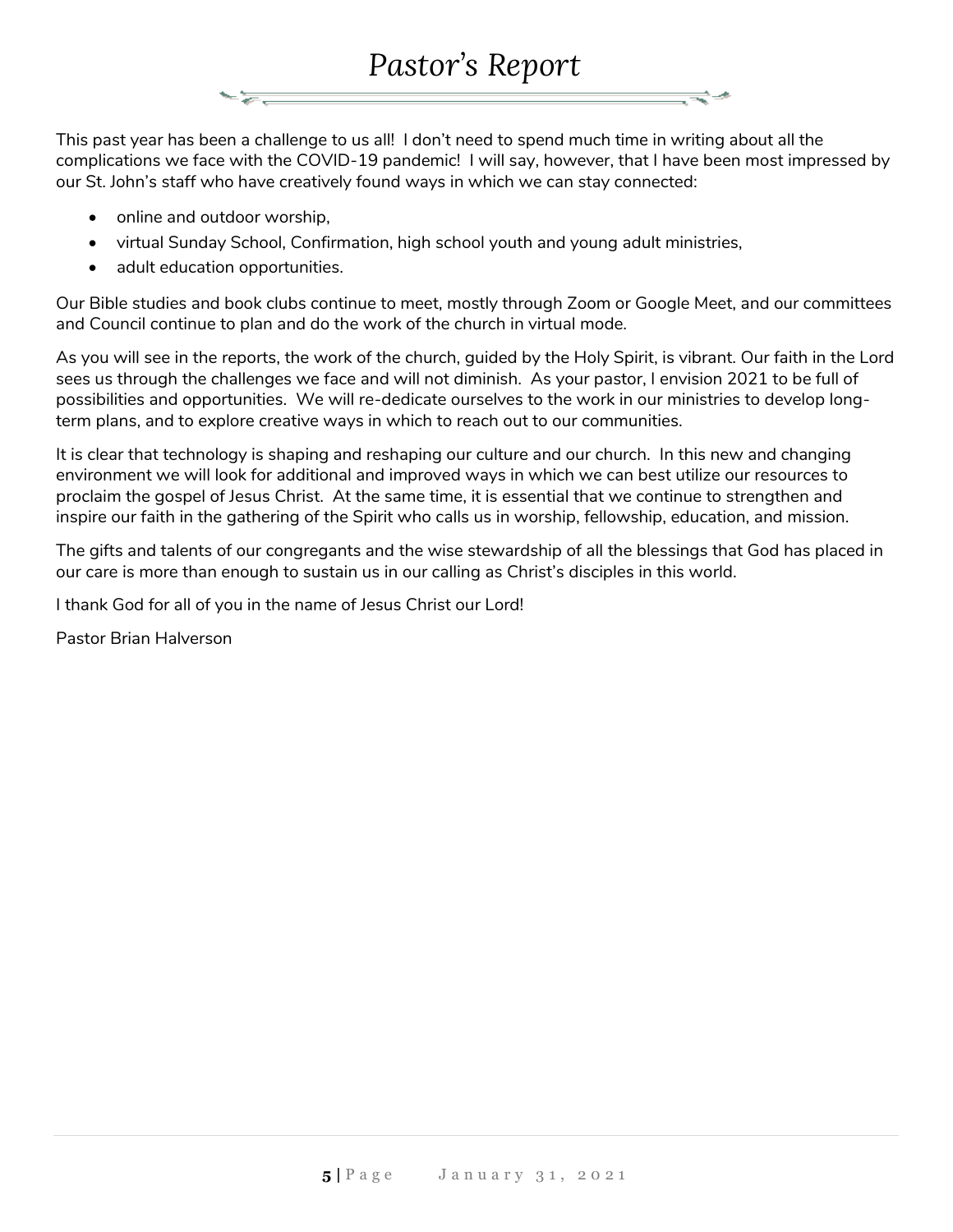*Treasurer's Report*

रूस

₹≁

# **STATEMENT OF OPERATIONS**

**Year Comparison**

|                                       | Jan - Dec<br>20 | Jan - Dec<br>19 | \$ Change    | % Change      |
|---------------------------------------|-----------------|-----------------|--------------|---------------|
| <b>Ordinary Income/Expense</b>        |                 |                 |              |               |
| Income                                |                 |                 |              |               |
| <b>Restricted Support</b>             | 50,839.01       | 65,225.92       | $-14,386.91$ | $-22.06%$     |
| <b>Unrestricted Operating Revenue</b> | 729,268.58      | 726,878.04      | 2,390.54     | 0.33%         |
| <b>Other Receipts</b>                 | 8,062.81        | 9,504.23        | $-1,441.42$  | $-15.17%$     |
| <b>Total Income</b>                   | 788,170.40      | 801,608.19      | $-13,437.79$ | $-1.68%$      |
| <b>Gross Profit</b>                   | 788,170.40      | 801,608.19      | $-13,437.79$ | $-1.68%$      |
| <b>Expense</b>                        |                 |                 |              |               |
| <b>SAS Mission Initiatives</b>        | 109,598.21      | 0.00            | 109,598.21   | 100.0%        |
| Designated Outreach - R/S Expen       | 51,104.01       | 63,130.92       | $-12,026.91$ | $-19.05%$     |
| <b>Personnel Cost</b>                 | 387,455.19      | 362,195.11      | 25,260.08    | 6.97%         |
| <b>Learning &amp; Growing</b>         | 0.00            | 401.91          | $-401.91$    | $-100.0%$     |
| Caring & Sharing                      | 104,567.98      | 104,925.27      | $-357.29$    | $-0.34%$      |
| <b>Worship &amp; Music</b>            | 5,392.17        | 7,418.77        | $-2,026.60$  | $-27.32%$     |
| <b>Children, Youth &amp; Families</b> | 4,562.35        | 9,737.71        | $-5,175.36$  | $-53.15%$     |
| <b>Administration</b>                 | 200,893.00      | 254,380.02      | $-53,487.02$ | $-21.03%$     |
| <b>Total Expense</b>                  | 863,572.91      | 802,189.71      | 61,383.20    | 7.65%         |
| <b>Net Ordinary Income</b>            | $-75,402.51$    | $-581.52$       | $-74,820.99$ | $-12,866.45%$ |
| <b>Other Income/Expense</b>           |                 |                 |              |               |
| <b>Other Income</b>                   | 2,143.94        | 2,776.34        | $-632.40$    | $-22.78%$     |
| <b>Other Expense</b>                  | $-3,095.00$     | 0.00            | $-3,095.00$  | -100.0%       |
| <b>Net Other Income</b>               | 5,238.94        | 2,776.34        | 2,462.60     | 88.7%         |
| Net Income                            | $-70,163.57$    | 2,194.82        | $-72,358.39$ | $-3,296.78%$  |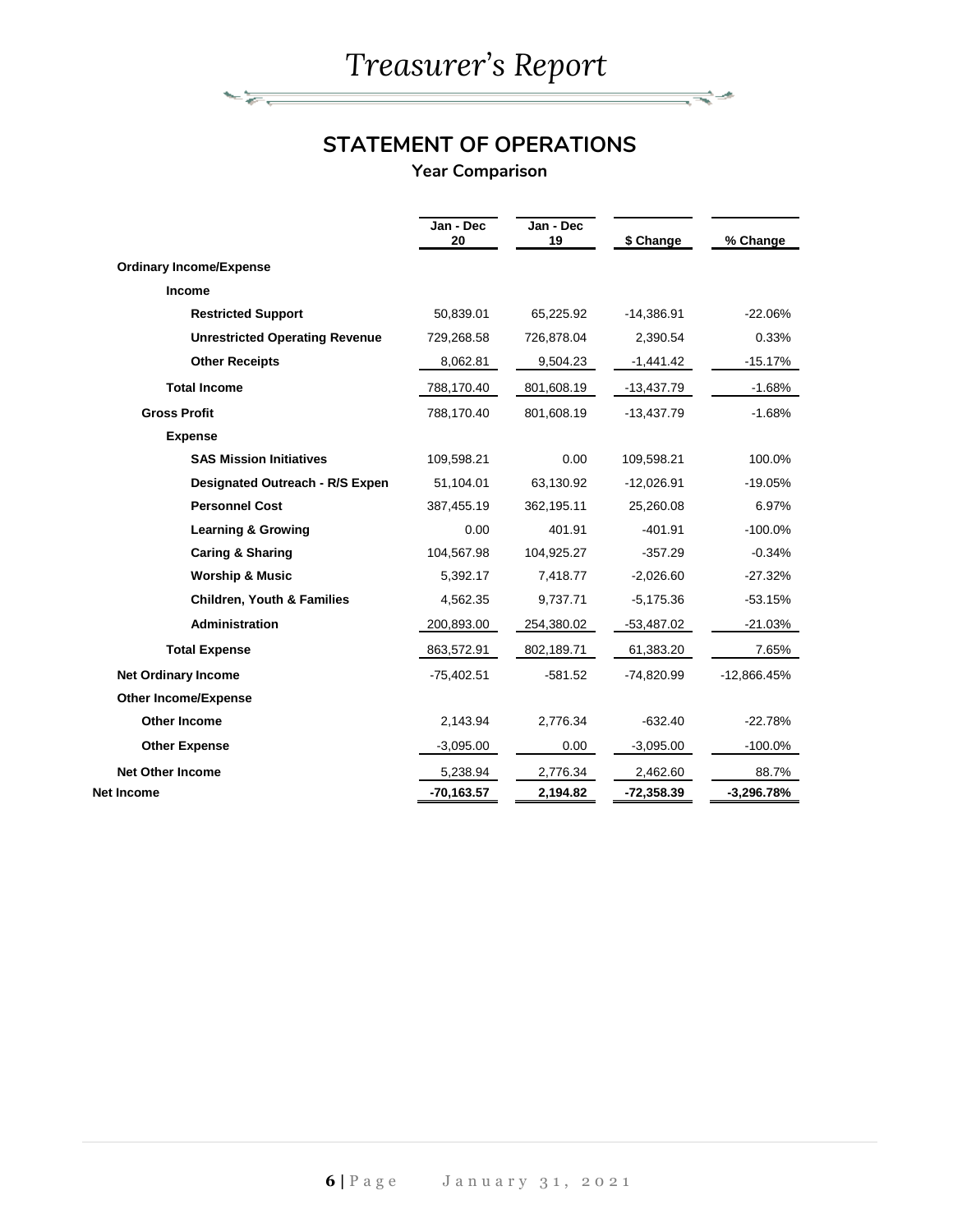क्र

ਵ≑≁

# **BALANCE SHEET COMPARISON**

|                                        | Dec 31, 20       | Dec 31, 19     | \$ Change     | % Change    |
|----------------------------------------|------------------|----------------|---------------|-------------|
| <b>ASSETS</b>                          |                  |                |               |             |
| <b>Current Assets</b>                  |                  |                |               |             |
| <b>Checking/Savings</b>                |                  |                |               |             |
| <b>CD Ladder</b>                       | 157,067.60       | 152,785.26     | 4,282.34      | 2.8%        |
| <b>Checking Waukesha State Bank</b>    | 136,721.73       | 122,080.71     | 14,641.02     | 11.99%      |
| <b>Capital Improvement Fund Saving</b> | 34,689.24        | 91,579.22      | (56, 889.98)  | (62.12%)    |
| <b>Schwab Stock Account</b>            | 11,870.00        | 11,772.30      | 97.70         | 0.83%       |
| <b>Total Checking/Savings</b>          | 340,348.57       | 378,217.49     | (37,868.92)   | $(10.01\%)$ |
| <b>Other Current Assets</b>            |                  |                |               |             |
| <b>A/R - Youth Activities</b>          | (2, 120.37)      | (1,784.83)     | (335.54)      | (18.8%)     |
| <b>Total Other Current Assets</b>      | (2, 120.37)      | (1,784.83)     | (335.54)      | $(18.8\%)$  |
| <b>Total Current Assets</b>            | 338,228.20       | 376,432.66     | (38, 204.46)  | (10.15%)    |
| <b>Fixed Assets</b>                    |                  |                |               |             |
| <b>Buildings</b>                       | 3,240,560.21     | 3,237,835.71   | 2,724.50      | 0.08%       |
| <b>Furniture and Fixtures</b>          | 185,813.86       | 185,692.87     | 120.99        | 0.07%       |
| <b>Musical Instruments</b>             | 100,922.77       | 100,922.77     | 0.00          | $0.0\%$     |
| Land                                   | 40,391.18        | 40,391.18      | 0.00          | 0.0%        |
| <b>Accumulated Depreciation</b>        | (2, 120, 860.55) | (2,042,047.61) | (78, 812.94)  | $(3.86\%)$  |
| <b>Total Fixed Assets</b>              | 1,446,827.47     | 1.522.794.92   | (75, 967.45)  | $(4.99\%)$  |
| <b>Other Assets</b>                    |                  |                |               |             |
| <b>Farmers Market - A/R</b>            | (168.95)         | (168.95)       | 0.00          | 0.0%        |
| <b>Total Other Assets</b>              | (168.95)         | (168.95)       | 0.00          | $0.0\%$     |
| <b>TOTAL ASSETS</b>                    | 1,784,886.72     | 1,899,058.63   | (114, 171.91) | $(6.01\%)$  |
| <b>LIABILITIES &amp; EQUITY</b>        |                  |                |               |             |
| <b>Liabilities</b>                     |                  |                |               |             |
| <b>Current Liabilities</b>             |                  |                |               |             |
| <b>Credit Cards</b>                    |                  |                |               |             |
| Credit Card-Waukesha State Bank        | 4,695.00         | 5,168.03       | (473.03)      | (9.15%)     |
| <b>Total Credit Cards</b>              | 4,695.00         | 5,168.03       | (473.03)      | (9.15%)     |
| <b>Other Current Liabilities</b>       |                  |                |               |             |
| <b>Deferred Revenue</b>                | 8,035.00         | 65,397.40      | (57, 362.40)  | (87.71%)    |
| <b>Benevolences Payable</b>            | 26,717.78        | 30,371.46      | (3,653.68)    | (12.03%)    |
| <b>Designated Outreach Funds</b>       | 52,485.75        | 51,901.29      | 584.46        | 1.13%       |
| <b>Designated General Funds</b>        | 114,574.04       | 19,600.21      | 94,973.83     | 484.56%     |
| <b>Women's Ministries</b>              | 3,043.11         | 3,671.32       | (628.21)      | $(17.11\%)$ |
| <b>Endowment Fund</b>                  | 0.00             | 1,475.34       | (1, 475.34)   | $(100.0\%)$ |
| <b>Gifts &amp; Memorials</b>           | 7,558.52         | 7,247.55       | 310.97        | 4.29%       |
| <b>Ministry Opportunity Fund</b>       | (73.26)          | (73.26)        | 0.00          | 0.0%        |
| <b>Interiors Committee</b>             | 250.00           | 0.00           | 250.00        | 100.0%      |
| <b>Total Other Current Liabilities</b> | 212,590.94       | 179,591.31     | 32,999.63     | 18.38%      |
| <b>Total Current Liabilities</b>       | 217,285.94       | 184,759.34     | 32,526.60     | 17.61%      |
| <b>Total Liabilities</b>               | 217,285.94       | 184,759.34     | 32,526.60     | 17.61%      |
| <b>Equity</b>                          |                  |                |               |             |
| <b>Capital Improvement Reserve</b>     | 34,689.24        | 91,579.22      | (56, 889.98)  | (62.12%)    |
| <b>Opening Bal Equity</b>              | 600,910.88       | 600,910.88     | 0.00          | 0.0%        |
| <b>Retained Earnings</b>               | 1,002,164.23     | 1,019,614.37   | (17, 450.14)  | $(1.71\%)$  |
| <b>Net Income</b>                      | (70, 163.57)     | 2,194.82       | (72, 358.39)  | (3,296.78%) |
| <b>Total Equity</b>                    | 1,567,600.78     | 1,714,299.29   | (146, 698.51) | $(8.56\%)$  |
| <b>TOTAL LIABILITIES &amp; EQUITY</b>  | 1,784,886.72     | 1,899,058.63   | (114, 171.91) | $(6.01\%)$  |

### **OUTREACH ANALYSIS**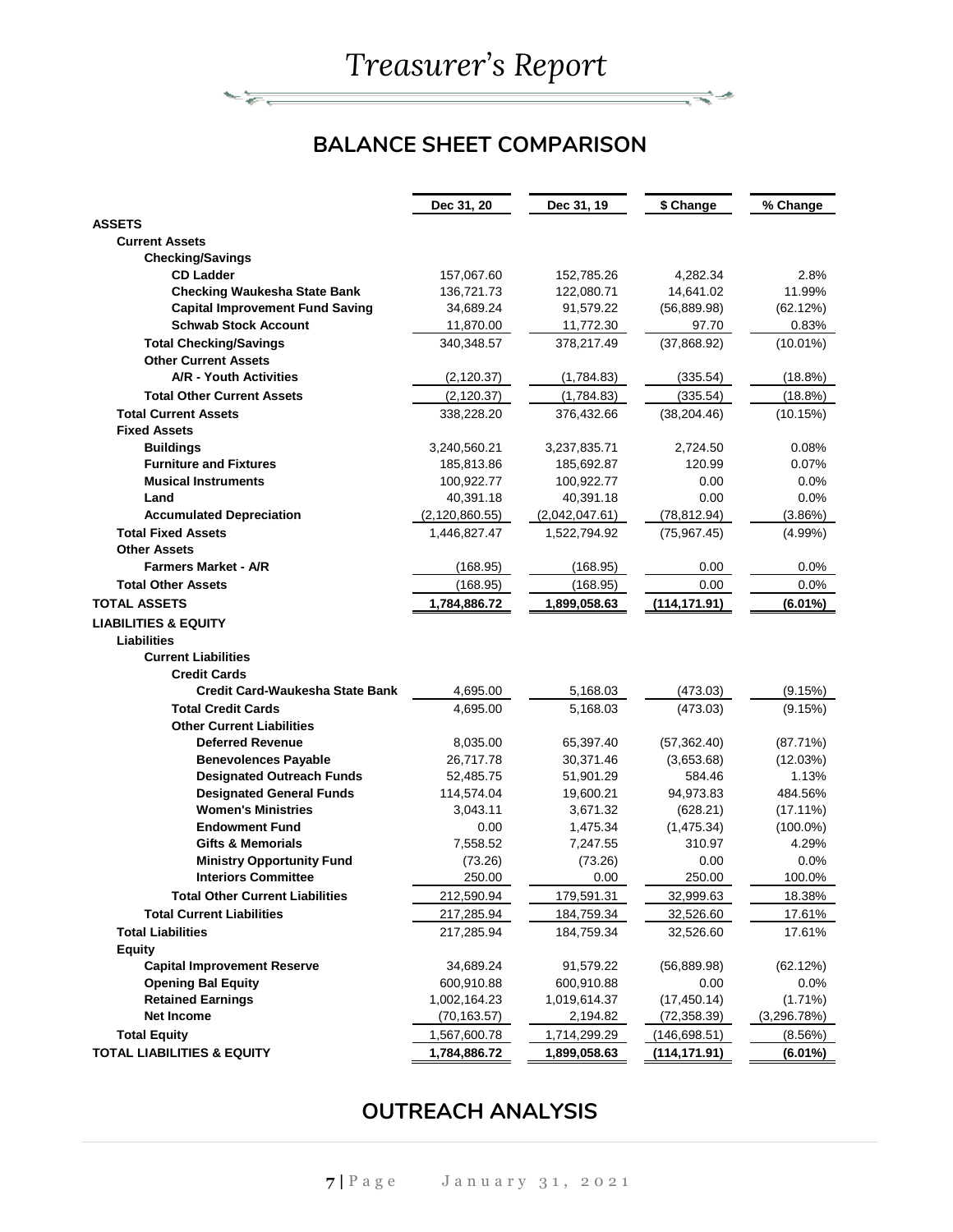कर

ਵ∸

**2020 was a very challenging year in so many ways. But thanks to the generosity of St. John's members, we were not only able to continuing making our benevolences, we were also able to fund \$110,000 in SAS initiatives!** $\mathbb{L}$  $\mathbf{L}$ 

| <b>Updated Outreach Report</b>  |                   |                             |                     |  |                |                          |                       |                         |
|---------------------------------|-------------------|-----------------------------|---------------------|--|----------------|--------------------------|-----------------------|-------------------------|
|                                 |                   |                             | 12/31/2020          |  |                |                          |                       |                         |
|                                 | Benv.<br>Outreach | $%$ of<br>General<br>Giving | Designated<br>Gifts |  | Total<br>Gifts | $%$ of<br>Total<br>Gifts | 2021<br><b>Budget</b> | $%$ of<br><b>Budget</b> |
| <b>Greater Church</b>           |                   |                             |                     |  |                |                          |                       |                         |
| Greater Milwaukee Synod         | $68,714$ *        | 9.5%                        |                     |  | 68,714         | 33.6%                    | 66,363                | 8%                      |
| Subtotal                        | 68.714            | 9.5%                        |                     |  | 68,714         | 33.6%                    | 66.363                | 8%                      |
| <b>Outreach Partnerships</b>    |                   |                             |                     |  |                |                          |                       |                         |
| Akeri Benevolence               | $22,984$ *        | 3.2%                        | 4,790               |  | 27,774         | 13.6%                    | 22500                 | 3%                      |
| All People's Church             | 10,476            | 1.5%                        | 925                 |  | 11,401         | 5.6%                     | 10500                 | 1%                      |
| El Salvador (Scholarships)      | 10,476            | 1.5%                        | 41,877              |  | 52,353         | 25.6%                    | 10575                 | 1%                      |
| El Salvador (Healing Mission)   |                   |                             | 1,100               |  | 1,100          | 0.5%                     |                       |                         |
| El Salvador (Days for Girls Kit |                   |                             | 2,480               |  | 2,480          | 1.2%                     |                       |                         |
| Los Heroes Preschool            |                   |                             | 55                  |  | 55             | 0.0%                     |                       |                         |
| Partnership Greatest Need       |                   |                             | 550                 |  | 550            | 0.3%                     |                       |                         |
| Meru Diocese Support            |                   |                             | 200                 |  | 200            | 0.1%                     |                       |                         |
| Subtotal                        | 43,936            | 6.1%                        | 51,977              |  | 95,913         | 46.9%                    | 43575                 | 5%                      |
|                                 |                   |                             |                     |  |                |                          |                       |                         |
| <b>Outreach Support</b>         |                   |                             |                     |  |                |                          |                       |                         |
| Build Up a Child                | 432               | 0.1%                        | 360                 |  | 792            | 0.4%                     | 300                   | 0%                      |
| Bread for the World             | 504               | 0.1%                        |                     |  | 504            | 0.2%                     | 500                   | 0%                      |
| Disaster Relief General (ELCA)  |                   |                             | 20                  |  | 20             | 0.0%                     |                       |                         |
| Disaster Resp., Domestic (ELCA) |                   |                             | 20                  |  | 20             | 0.0%                     |                       |                         |
| Hope Center Waukesha            | 3,456             | 0.5%                        | $6,195$ *           |  | 9,651          | 4.7%                     | 4629                  | 1%                      |
| Lutheran Social Services        | 2,928             | 0.4%                        | $4,000$ *           |  | 6,928          | 3.4%                     | 3000                  | 0%                      |
| Lutherdale                      | 840               | 0.1%                        | $5,000$ *           |  | 5,840          | 2.9%                     | 1704                  | 0%                      |
| Waukesha Food Pantry            |                   |                             | 350                 |  | 350            | 0.2%                     |                       |                         |
| Women's Center                  | 2,928             |                             | 2,196               |  | 5,124          | 2.5%                     | 3729                  | 0%                      |
| World Hunger/Hunger Appeal      |                   |                             | 5,612               |  | 5,612          | 2.7%                     |                       |                         |
| Subtotal                        | 11,088            | 1.5%                        | 23,753              |  | 34,841         | 17.1%                    | 13862                 | 2%                      |
| <b>Outreach Programming</b>     |                   |                             |                     |  |                |                          |                       |                         |
| Hope Center Meals               | 3,996             | 0.6%                        |                     |  | 3,996          | 2.0%                     | 4000                  | 0%                      |
| Jail Ministry                   | 456               | 0.1%                        |                     |  | 456            | 0.2%                     | 500                   | 0%                      |
| Christmas Food Drive            |                   |                             | 400                 |  | 400            | 0.2%                     |                       |                         |
| Subtotal                        | 4,452             | 0.6%                        | 400                 |  | 4,852          | 2.4%                     | 4500                  | 1%                      |
|                                 |                   |                             |                     |  |                |                          |                       |                         |
| Outreach Totals                 | 128,190           | 17.8%                       | 76,130              |  | 204,320        | 100.0%                   | 128,300               | 16%                     |
| General Fund Revenue *          | 721,895           | 1/1/20-12/31/20 Actual      |                     |  |                |                          | 2021 Budge            | 808,332                 |
| * Includes SAS funds            |                   |                             |                     |  |                |                          |                       |                         |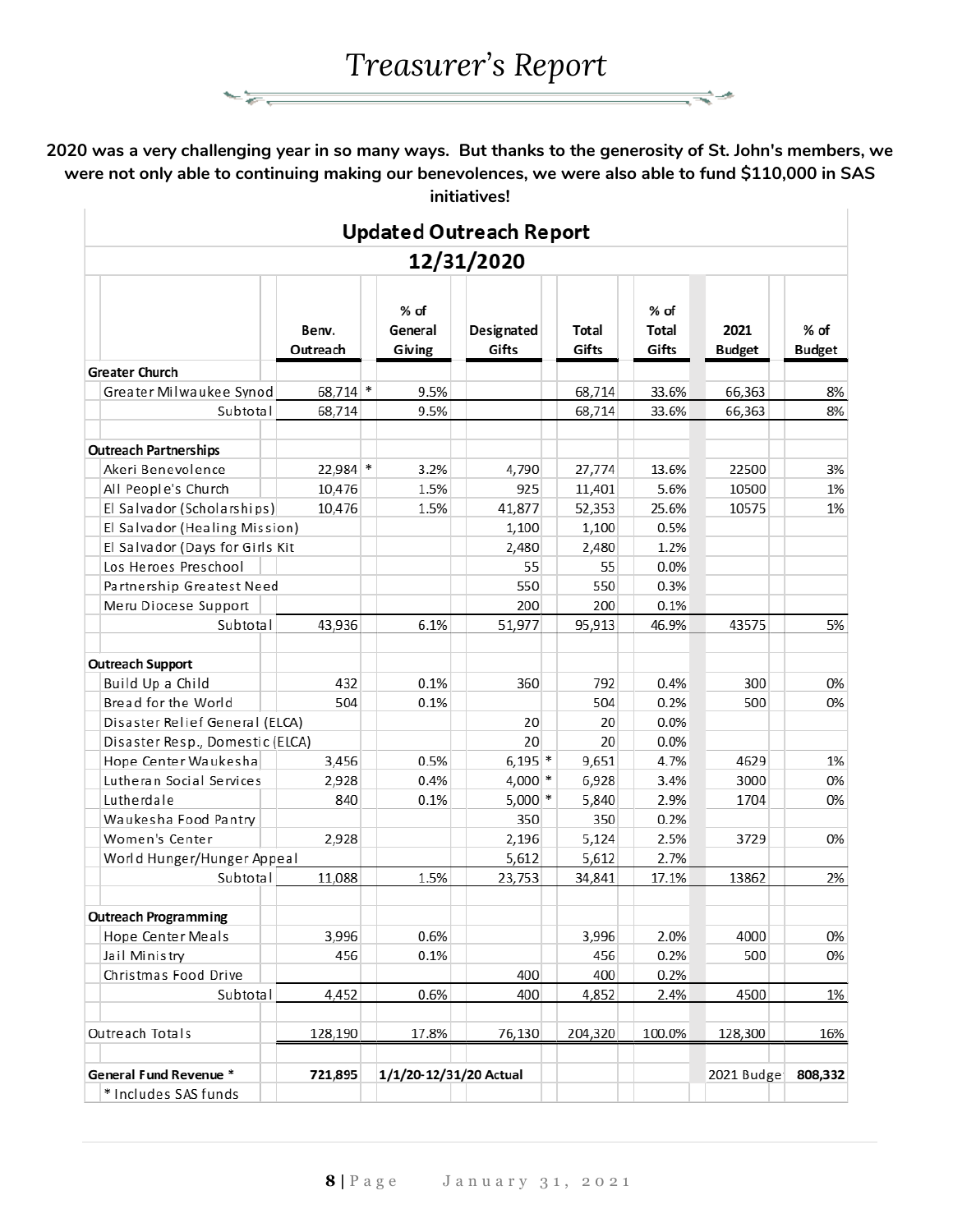*Treasurer's Report*

#### **Financial Highlights from 2020: Capital Improvement Funds Used:**

- 
- \* PPP loan completely forgiven!! \* \$50,000 Organ Revoicing
- \* \$63,000 to be added to Capital Improvement Fund

ल्रू

- \* CD income was \$4,680
- \* PowerChurch accounting system has been initialized

#### **Goals for 2021:**

- \* Continue our work with SAS to enable more outreach opportunities
- \* Continue to fund the Capital Improvement Account
- \* Utilize PowerChurch for Contributions as well as Accounting System for easier reporting system
- 
- \* \$110,000 SAS Funds disbursed \* \$43,505 Final payment for Sprinkler System
	-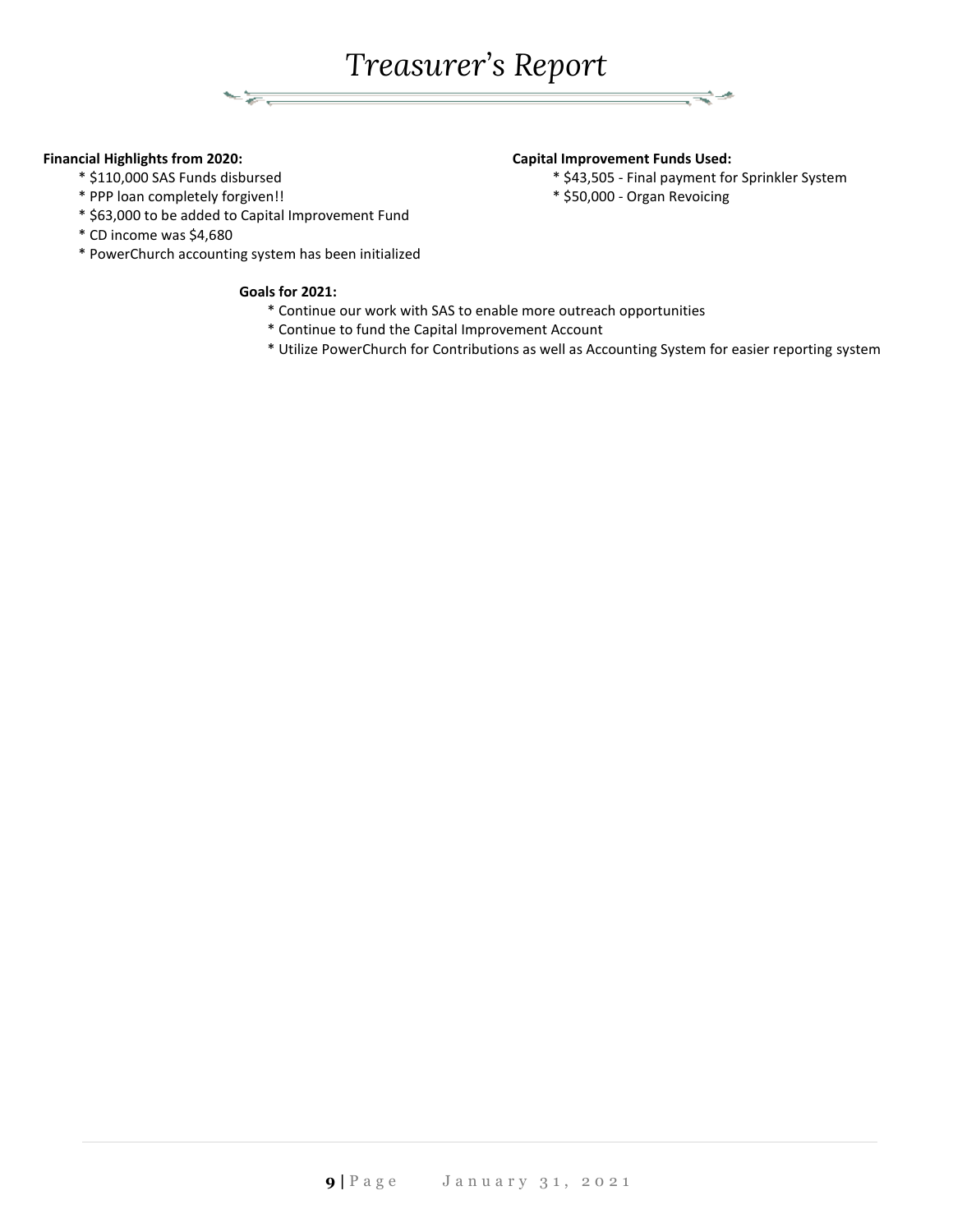# *Audit Report*

Diane Wilke-Zemanovic, Office Manager, and Dawn Williams, Council Treasurer, had a phone conference with Jessica MacDonald - a CPA and CVA from Summit Tax & Accounting. In Jessica's opinion, a traditional audit (cost range of \$10,000 - \$15,000) is generally only needed when the church faces compliance requirements by an outside party (such as a requirement for borrow money or receiving a state or federal grant). She suggested a procedural church review which would include areas such as Operations & Governance, Internal Controls, Accounting & Financial, Payroll Records, etc. This type of review would cost between \$3000- \$4000.

The finance team and council did discuss having our "usual" internal audit but believed that due to Covid-19, that an audit would be very difficult during this time. Additionally, we continue to work on the transition to a new accounting system. We believe it is advisable to have the new system in place before we have the audit. The council has been discussing the need to complete an audit and has started the process of selecting candidates for this function.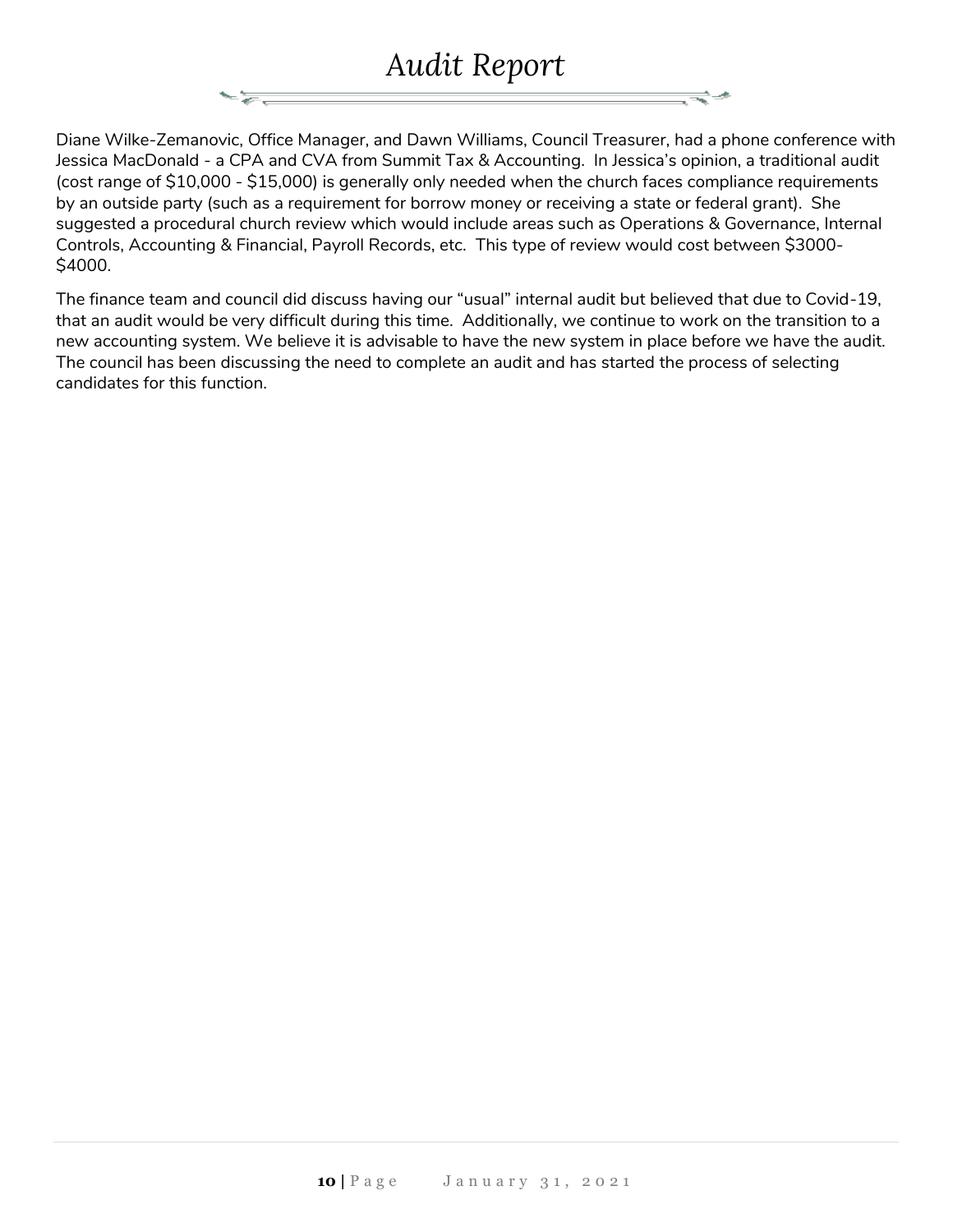### **Endowment Fund Committee Report for 2020**

*submitted by Phil Lange, Chairperson*

Committee: Jennifer Cranfill (Term Expires May 2022) Carole Lewis (Term Expires May 2021) Angie Rose-Mueller, Recording Secretary (Term Expires May 2022) Mark Sabin, Financial Secretary (Term Expires May 2023) Phil Lange, Chairperson (Term Expires May 2023)

This year the Endowment Committee's 2020 annual open-window promotion for accepting Grant application requests ended on March 15, 2020, but due to the Covid-19 pandemic's negative impact on the Nation's investment market the window was further extended through September 2020. The final qualifying application requests received and approved for the outreach Endowment monies totaled \$15,550. Distribution of the grant monies was concluded by mid October 2020. All grant requests were given equal consideration for their merit and content. All approved Grants help to support either special outreach programs or specific qualifying programs within St. John's. During these times of investment market uncertainty, the Restricted Fund Balance is being further protected by the EF Committee with a 15% buffer factor when calculating the funds available for distribution.

The Endowment Fund balance sheet as of 12/31/2020 and Statement of Funds distributed is provided below. The Fund balance was \$155,182. The next open-window for receipt of grant requests is currently set for February 1-15, 2021.

During the remainder of this fiscal year, the Committee will be continuing to promote additional efforts in which to help build the Endowment Fund through the utilization of Gifts, Estate Planning and/or Legacy Gifting by members and friends of St. John's Lutheran Church. If you are interested in making a contribution, please check your weekly *Happenings* and monthly *Inspire* for upcoming information. Remember…contributing to the St. John's Endowment Fund will continue to provide a "*Gift that will Keep On Giving".*

If you have any questions concerning this report or for the Committee itself, please contact any one of the Committee's members.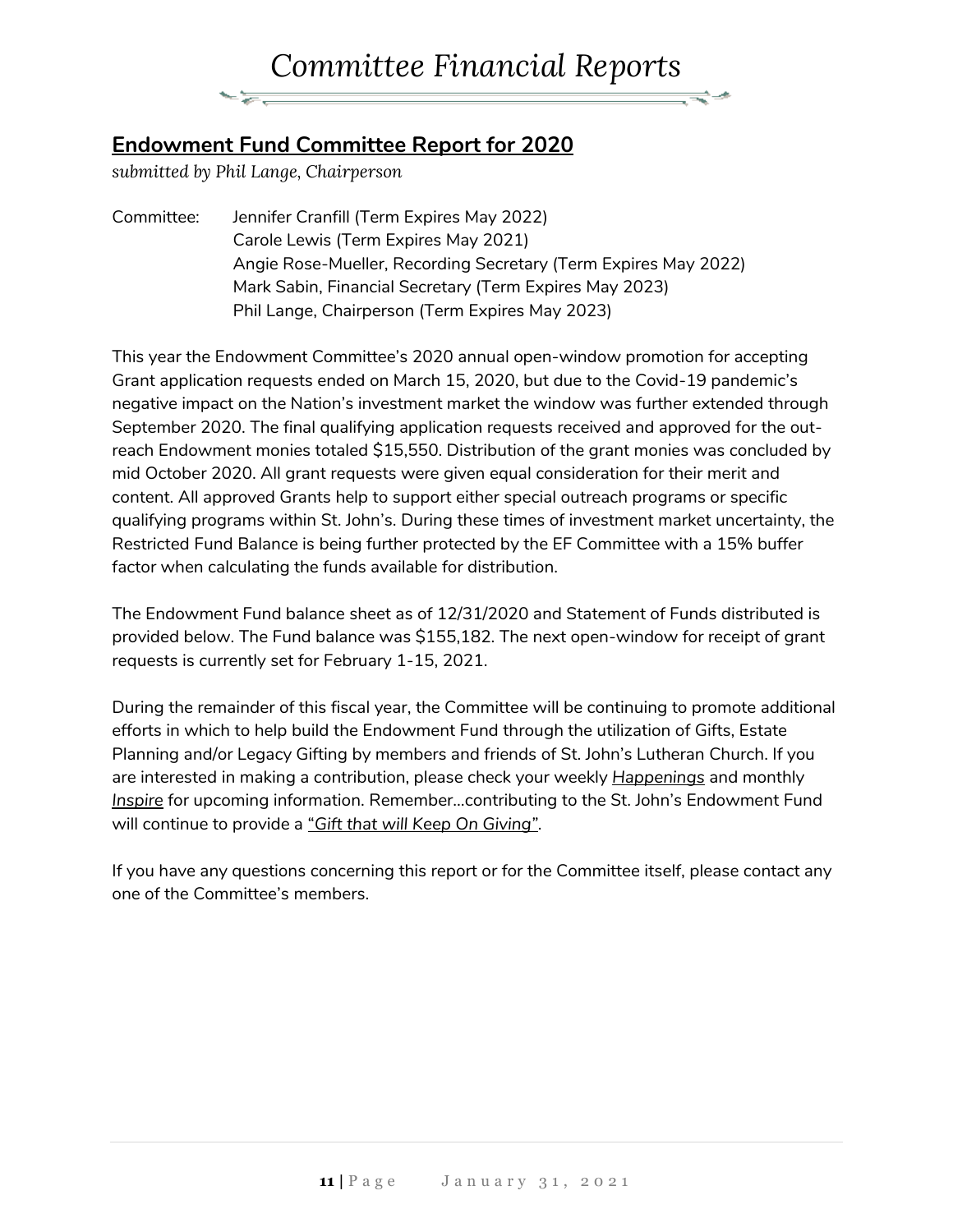#### **St. John's Lutheran Church - Endowment Fund Balance Sheet**

|                                             | <b>Year Ended</b> | <b>Year Ended</b> |
|---------------------------------------------|-------------------|-------------------|
|                                             | Dec. 31, 2020     | Dec. 31, 2019     |
| ASSETS:                                     |                   |                   |
| Vanguard Wellington Fund - Admiral          | \$155,182         | \$153,477         |
| Receivable from St. John's                  |                   | 1,474             |
| <b>TOTAL ASSETS</b>                         | \$155,182         | \$154,952         |
| <b>LIABILITIES &amp; FUND BALANCE</b>       |                   |                   |
| <b>Grants Payable</b><br>Fund Balance:      | \$0               | \$0               |
| <b>Funds Available for Distribution</b>     | 33,089            | 32,859            |
| <b>Restricted Fund Balance</b>              | 122,093           | 122,093           |
| <b>Total Fund Balance</b>                   | \$155,182         | \$154,952         |
| <b>TOTAL LIABILITIES &amp; FUND BALANCE</b> | \$155,182         | \$154,952         |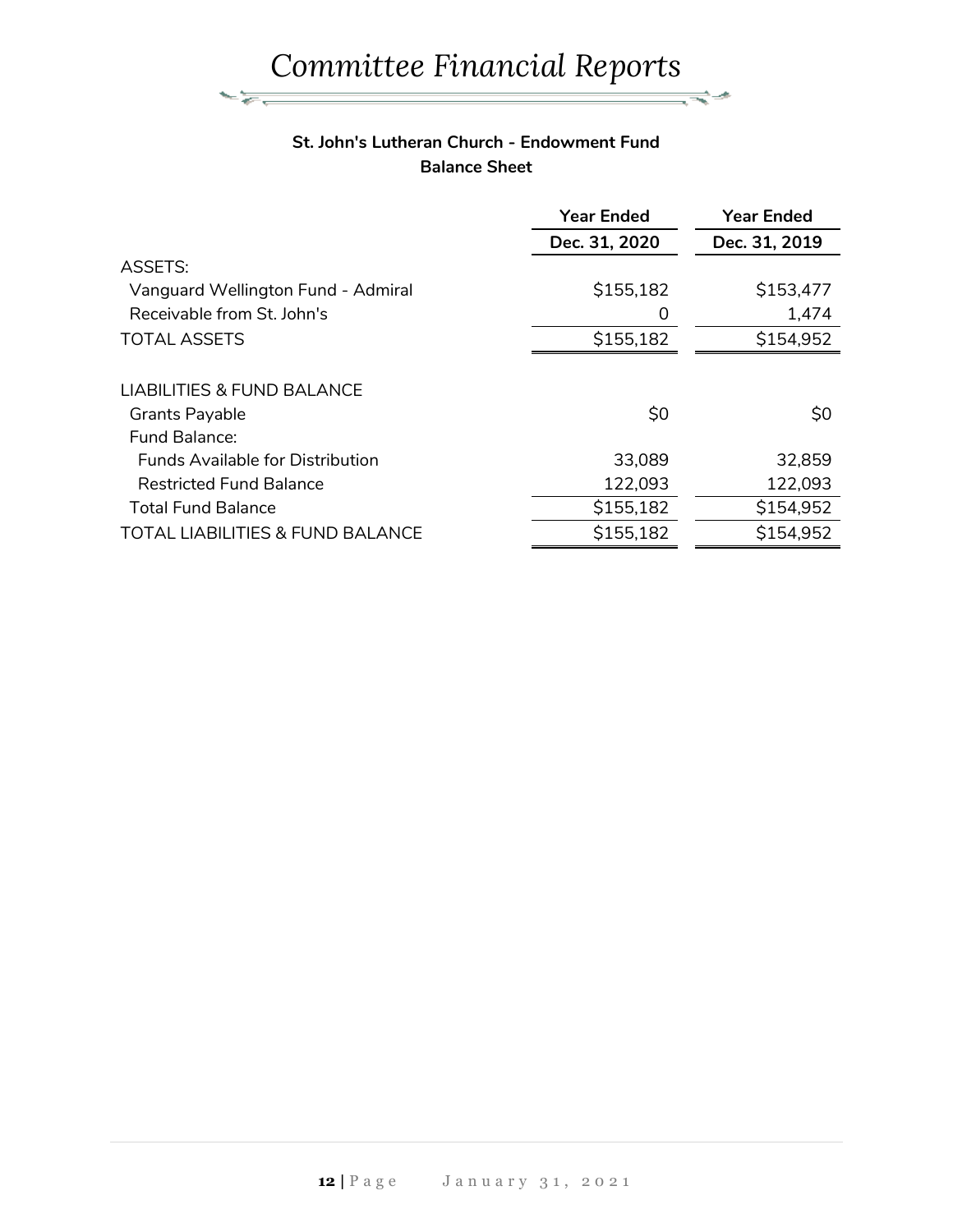#### **St. John's Lutheran Church - Endowment Fund Statement of Funds**

 $\frac{1}{\sqrt{1-\mu}}$ 

|                                    | <b>Year Ended</b> | <b>Year Ended</b> |
|------------------------------------|-------------------|-------------------|
|                                    | Dec. 31, 2020     | Dec. 31, 2019     |
| Fund Balance:                      |                   |                   |
| Beginning of the period            | \$154,952         | \$133,491         |
| <b>Endowments received</b>         | 0                 | 1,475             |
| Endowment grants:                  |                   |                   |
| All Peoples Children's' Bibles     | \$0               | \$500             |
| <b>Christmas Food Drive</b>        | 400               | 0                 |
| El Salvador Student Scholarships   | 1,500             | 0                 |
| <b>ELCA Outreach for Hope</b>      | 500               | 750               |
| Habitat for Humanity               | 1,500             | 0                 |
| Hope Center Food Service Equipment | 1,400             | 0                 |
| Hope Center Food Trays/Meal Costs  | 0                 | 1,500             |
| Jeremy House Safe Haven            | 750               | 0                 |
| Luther Manor - Technology          | 750               | 0                 |
| Lutheran School of Theology        | 1,500             | 1,500             |
| <b>Mission of Healing</b>          | 1,000             | 300               |
| Siena House - Outside In           | 750               | 1,500             |
| Sister House/Women's Center        | 1,500             | 1,500             |
| St. John's Good Samaritan Fund     | 500               | 0                 |
| St. John's Newborn Kits            | 500               | 500               |
| St. John's Preschool               | 1,500             | 750               |
| St. John's Quilt Group             | 500               | 0                 |
| Waukesha Food Pantry               | 1,000             | 1,000             |
| <b>Total Endowment Grants</b>      | \$15,550          | \$9,800           |
| Investment gains (losses):         |                   |                   |
| Investment income, dividends       | \$3,361           | \$3,979           |
| ST/LT capital gain distributions   | 8,324             | 3,188             |
| Market value gain (loss)           | 4,094             | 22,619            |
| Net investment gains (losses)      | \$15,780          | \$29,786          |
| <b>Ending Fund Balance</b>         | \$155,182         | \$154,952         |
| <b>Fund Balances:</b>              |                   |                   |
| 12/31/2020                         | \$155,182         |                   |
| 12/31/2019                         | \$154,952         |                   |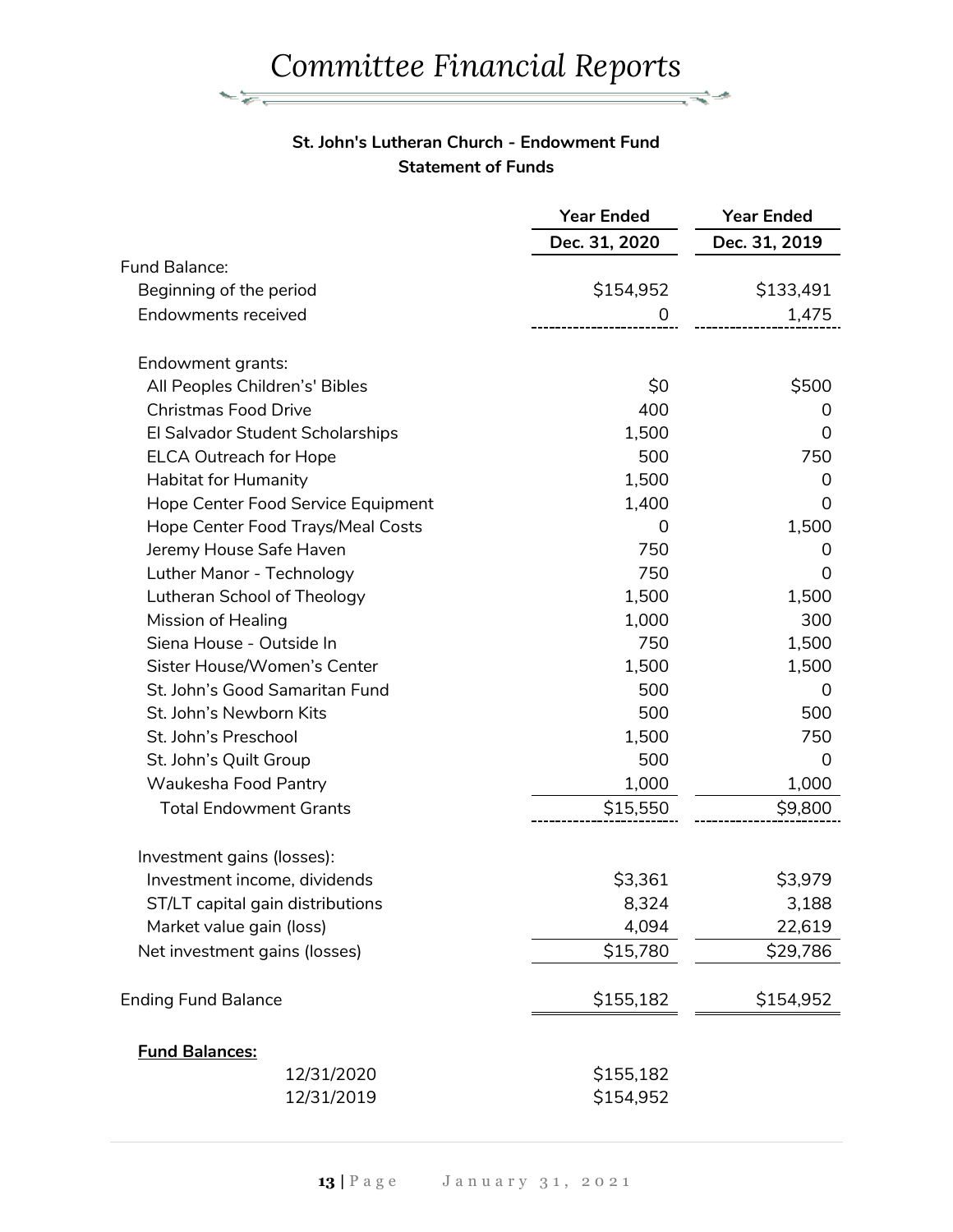#### *Committee Financial Reports*  $\Rightarrow$  $\frac{1}{\sqrt{2\pi}}\left( \frac{1}{\sqrt{2\pi}}\right) \left( \frac{1}{\sqrt{2\pi}}\right) \left( \frac{1}{\sqrt{2\pi}}\right) \left( \frac{1}{\sqrt{2\pi}}\right) \left( \frac{1}{\sqrt{2\pi}}\right) \left( \frac{1}{\sqrt{2\pi}}\right) \left( \frac{1}{\sqrt{2\pi}}\right) \left( \frac{1}{\sqrt{2\pi}}\right) \left( \frac{1}{\sqrt{2\pi}}\right) \left( \frac{1}{\sqrt{2\pi}}\right) \left( \frac{1}{\sqrt{2\pi}}\right) \left( \frac{1}{\sqrt$

# **Gifts and Memorials Annual Report - 2020**

*submitted by Barb Reed, chairperson*

| Beginning Balance as of January 1, 2020 \$7,247.55 |  |
|----------------------------------------------------|--|
|                                                    |  |
|                                                    |  |
| Bibles for Sunday School -145.00                   |  |

| pipics for safiaay scribbi   | 170.UU      |
|------------------------------|-------------|
| <b>Interiors Committee</b>   | $-250.00$   |
| Columbarium Fund             | $-55.00$    |
| Music Fund                   | $-55.00$    |
| General Fund                 | $-25.00$    |
| Memorial Garden              | $-1,275.00$ |
| Memorial Garden              | $-100.00$   |
| Akeri Parish Partnership     | $-300.00$   |
| Audio/Visual                 | $-3,679.03$ |
| <b>Prayer Shawl Ministry</b> | $-20.00$    |
| Total                        | $-8,127.65$ |

Ending Balance as of December 31, 2020...................... \$7,558.52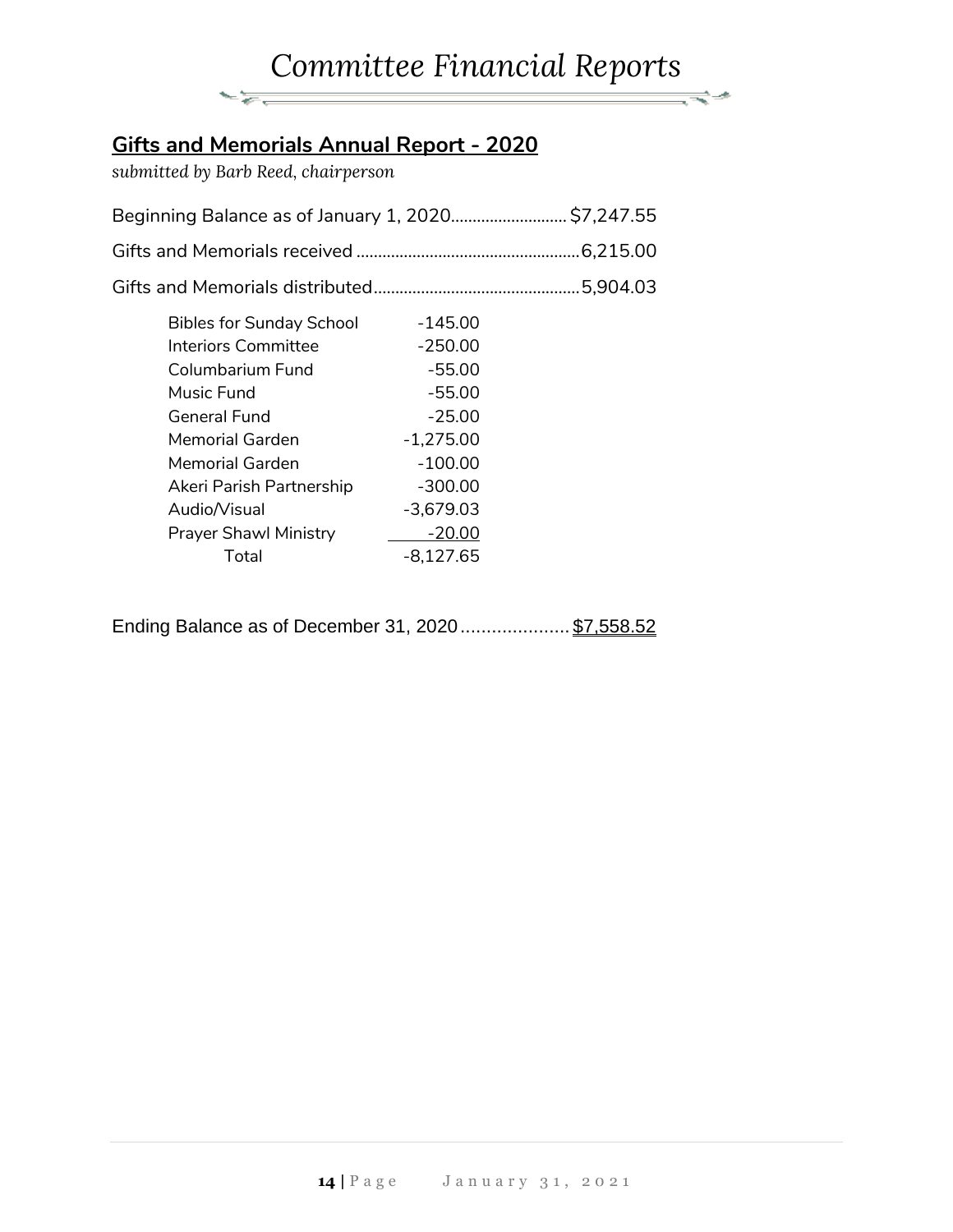# **Memorial Garden Financial Activity for 2020**

#### **Memorial Garden Fund**

 $\frac{1}{\sqrt{2\pi}}\sum_{n=1}^{\infty}\frac{1}{\sqrt{2\pi}}\sum_{n=1}^{\infty}\frac{1}{n^{2n+1}}\sum_{n=1}^{\infty}\frac{1}{n^{2n+1}}\sum_{n=1}^{\infty}\frac{1}{n^{2n+1}}\sum_{n=1}^{\infty}\frac{1}{n^{2n+1}}\sum_{n=1}^{\infty}\frac{1}{n^{2n+1}}\sum_{n=1}^{\infty}\frac{1}{n^{2n+1}}\sum_{n=1}^{\infty}\frac{1}{n^{2n+1}}\sum_{n=1}^{\infty}\frac{1}{n^{2n+1}}\$ 

| Funds received |                                                             |             |
|----------------|-------------------------------------------------------------|-------------|
|                | Niches sold                                                 |             |
|                | 1 single niche @\$2000                                      | \$2,000.00  |
|                | 3 double niche @\$3000                                      | \$9,000.00  |
|                | Niche subtotal                                              | \$11,000.00 |
|                | 3 Pavers purchased @\$125                                   | \$375.00    |
|                |                                                             |             |
|                | Memorials and gifts (Sum of 3 items)                        | \$1,430.00  |
|                | <b>Total funds received</b>                                 | \$12,805.00 |
| Expenses       |                                                             |             |
| $24$ -Jan      | Partial repayment of 2017 \$3,500 loan to Marion Schreiber  | \$2,000.00  |
| 24-Jan         | Partial repayment of 2017 \$3,500 loan to Mark Aamot        | \$2,000.00  |
| 24-Jan         | Partial repayment of 2017 \$4,000 loan to John Almasi       | \$2,000.00  |
| 10-Mar         | Ray Klitzke niche faceplate inscribing (Single)             | \$199.00    |
| 12-Mar         | Ray Klitzke niche faceplate shipping                        | \$17.53     |
| 3-Apr          | Kirschman niche faceplate shipping for inscribing           | \$15.81     |
| 3-Apr          | Final repayment of 2017 \$3,500 loan to Marion Schreiber    | \$1,500.00  |
| 3-Apr          | Final repayment of 2017 \$3,500 loan to Mark Aamot          | \$1,500.00  |
| 8-May          | Ivan/Mary Kirschman niche nameplate inscribing (double)     | \$274.00    |
| 5-Jun          | 2 planters for the Memorial Garden purchased by Jeff Weyer  | \$62.98     |
| 24-Aug         | Lilly Allbaugh niche faceplate shipping for inscribing      | \$15.50     |
| $24 - Aug$     | Lilly Albaughe niche faceplate inscribing (single)          | \$199.00    |
| $27 - Aug$     | Full repayment of 2017 \$3,000 loan to Roy Osmon            | \$3,000.00  |
| $27 - Aug$     | Final repayment of 2017 \$4,000 loan to John Almasi         | \$2,000.00  |
| 31-Dec         | Columbarium Care Fund deposit for niches 29-32 (\$119 each) | \$476.00    |
|                | <b>Total Expenses</b>                                       | \$15,259.82 |
|                | Year 2020 net gain/loss -                                   | \$2,454.82  |
|                | Account balance at end of 2019                              | \$10,457.25 |
|                | Account balance at end of 2020                              | \$8,002.43  |
|                | <b>Columbarium Care Fund</b>                                |             |
|                | Account balance at end of 2019                              | \$3,338.81  |
|                | Interest for 2020                                           | \$1.03      |
|                | Deposit for niches 29-32                                    | \$476.00    |
|                | Account balance at end of 2020                              | \$3,815.84  |
|                |                                                             |             |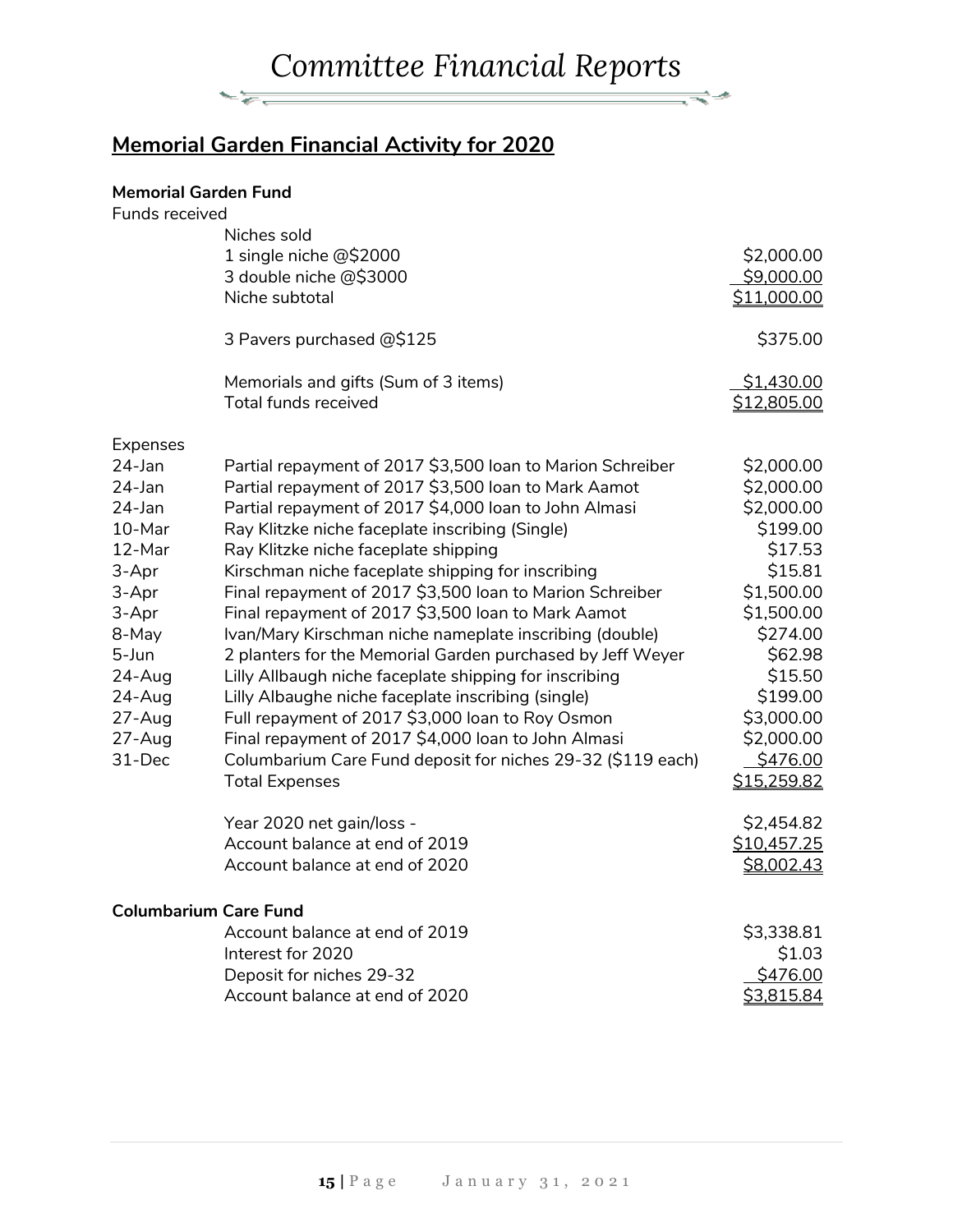

## **Preschool Financial Report – as of December 31, 2020**

*submitted by Laura Rickinger, Preschool Director and Kim Zick, Preschool Treasurer*

#### **Balance Sheet as of December 31, 2020**

#### ASSETS

|              | <b>Current Assets</b><br>Checking/Savings |                |
|--------------|-------------------------------------------|----------------|
|              | Checking Waukesha State Bank              | 36,298.64      |
|              | Holding for Scholarship Funds             | 10,597.00      |
|              | <b>Total Checking/Savings</b>             | 46,895.64      |
|              | <b>Accounts Receivable</b>                |                |
|              | <b>Accounts Receivable</b>                | <u>-728.16</u> |
|              | <b>Total Accounts Receivable</b>          | $-728.16$      |
|              | <b>Other Current Assets</b>               |                |
|              | <b>Undeposited Funds</b>                  | 131.00         |
|              | <b>Total Other Current Assets</b>         | 131.00         |
|              | <b>Total Current Assets</b>               | 46,298.48      |
|              | <b>Fixed Assets</b>                       |                |
|              | <b>Furniture and Equipment</b>            | 106.50         |
|              | <b>Total Fixed Assets</b>                 | <u>106.50</u>  |
| TOTAL ASSETS |                                           | 46,404.98      |
|              | <b>LIABILITIES &amp; EQUITY</b>           |                |
|              | Liabilities                               |                |
|              | <b>Current Liabilities</b>                |                |
|              | <b>Other Current Liabilities</b>          |                |
|              | <b>Deferred Revenue</b>                   | 4,231.17       |
|              | PPP funds from SJLC                       | 12,640.58      |
|              | Reserve for Scholarship                   | 126.40         |
|              | <b>Total Other Current Liabilities</b>    | 16,998.15      |
|              | <b>Total Current Liabilities</b>          | 16,998.15      |
|              | Long Term Liabilities                     |                |
|              | Reserve Outdoor Learning Center           | 16,600.00      |
|              | <b>Total Long Term Liabilities</b>        | 16,600.00      |
|              | <b>Total Liabilities</b>                  | 33,598.15      |
|              |                                           |                |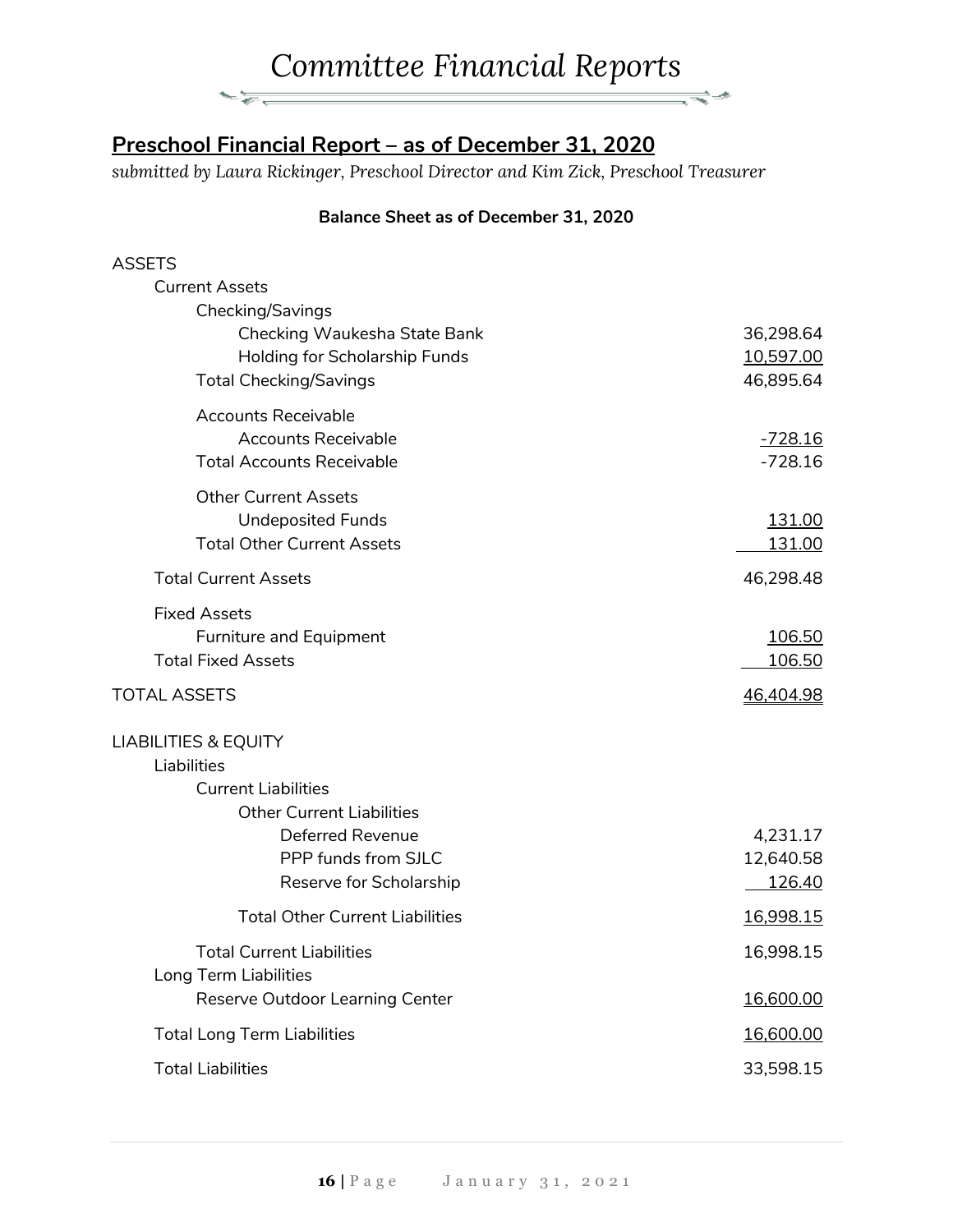$\frac{1}{\sqrt{2\pi}}\frac{1}{\sqrt{2\pi}}\frac{1}{\sqrt{2\pi}}\frac{1}{\sqrt{2\pi}}\frac{1}{\sqrt{2\pi}}\frac{1}{\sqrt{2\pi}}\frac{1}{\sqrt{2\pi}}\frac{1}{\sqrt{2\pi}}\frac{1}{\sqrt{2\pi}}\frac{1}{\sqrt{2\pi}}\frac{1}{\sqrt{2\pi}}\frac{1}{\sqrt{2\pi}}\frac{1}{\sqrt{2\pi}}\frac{1}{\sqrt{2\pi}}\frac{1}{\sqrt{2\pi}}\frac{1}{\sqrt{2\pi}}\frac{1}{\sqrt{2\pi}}\frac{1}{\sqrt{2\pi}}\frac{1$ 

₹∸

| Equity                                |             |
|---------------------------------------|-------------|
| <b>Opening Balance Equity</b>         | 10,033.71   |
| <b>Unrestricted Net Assets</b>        | $-6,898.18$ |
| Net Income                            | 9,671.30    |
| <b>Total Equity</b>                   | 12,806.83   |
| <b>TOTAL LIABILITIES &amp; EQUITY</b> | 46,404.98   |

#### **St. John's Preschool Profit and Loss August through December 2020 (School Year)**

|                                                                           | Aug - Dec 20      |
|---------------------------------------------------------------------------|-------------------|
| Ordinary Income/Expense                                                   |                   |
| Income                                                                    |                   |
| DCF 2020 Grant monies                                                     | 4,300.00          |
| <b>Gifts and Donations</b>                                                | 7,000.00          |
| <b>Healthy Snack Fee</b>                                                  | 790.00            |
| Miscellaneous Income                                                      | 18.10             |
| <b>Registration fee</b>                                                   | 200.00            |
| Tuition                                                                   | 22,922.68<br>5.00 |
| Uncategorized Income                                                      |                   |
| Total Income                                                              | 35,235.78         |
| <b>Gross Profit</b>                                                       | 35,235.78         |
| Expense                                                                   |                   |
| <b>Classroom expenses</b><br><b>Snacks and Refreshments</b>               | 20.98             |
| Supplies                                                                  | 164.84            |
|                                                                           |                   |
| <b>Total Classroom expenses</b>                                           | 185.82            |
| Continuing Education                                                      | 399.00            |
| <b>Credit Card/Vanco Fees</b>                                             | 154.18            |
| <b>Facilities &amp; Admin Expense</b><br><b>Advertising and Promotion</b> | 150.00            |
| <b>Background check</b>                                                   | 10.00             |
| Postage                                                                   | 20.60             |
| <b>Total Facilities &amp; Admin Expense</b>                               | 180.60            |
|                                                                           |                   |
| <b>Healthy Snack Expenses</b><br><b>Personnel Costs</b>                   | 272.44            |
| <b>MEDI Taxes</b>                                                         | 327.32            |
| <b>OASDI Taxes</b>                                                        | 1,366.87          |
| <b>Payroll Expenses</b>                                                   | 22,573.25         |
| Payroll service fee                                                       | 105.00            |
| <b>Total Personnel Costs</b>                                              | 24,372.44         |
| <b>Total Expense</b>                                                      | 25,564.48         |
| <b>Net Ordinary Income</b>                                                | 9,671.30          |
| Net Income                                                                | 9,671.30          |
|                                                                           |                   |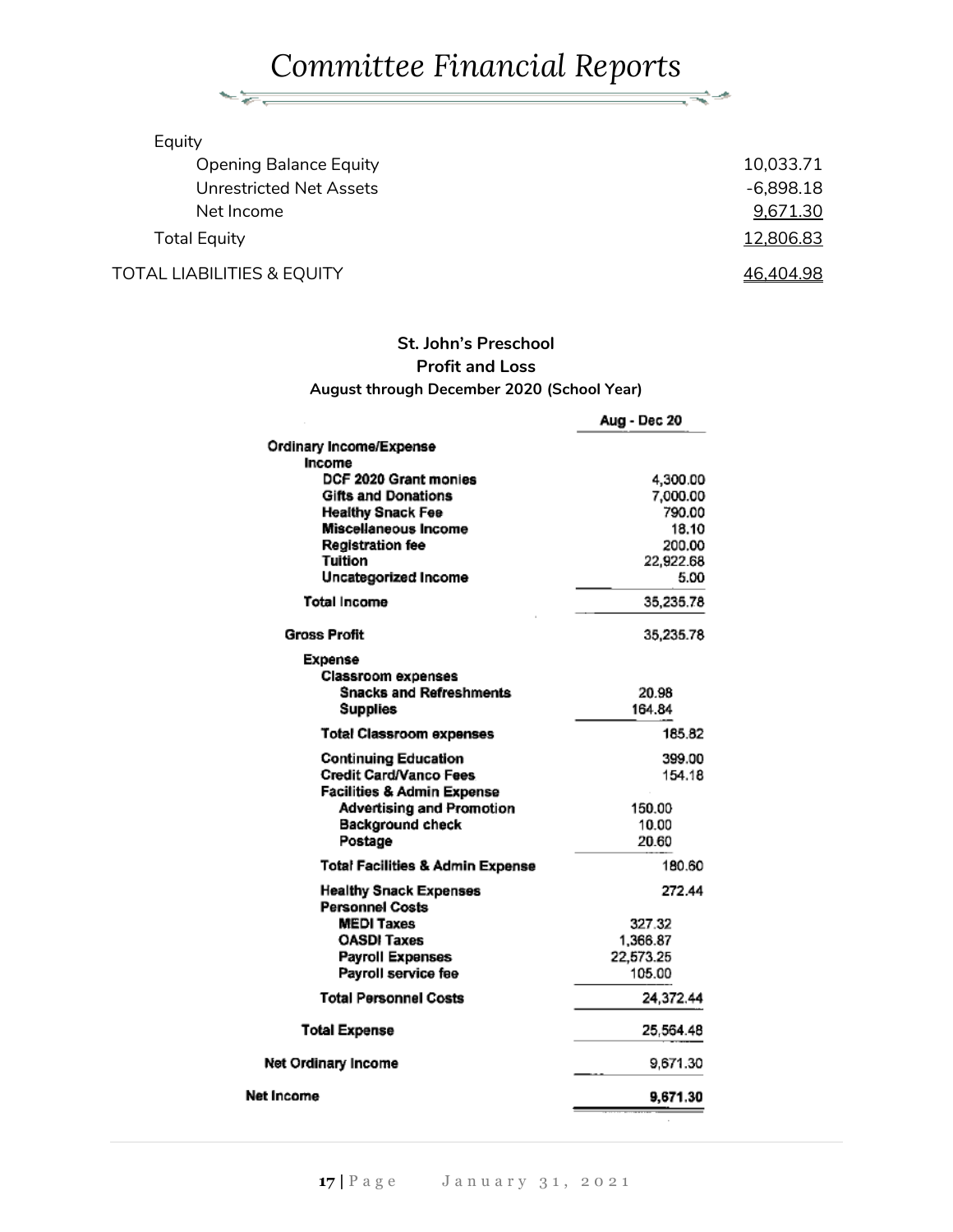$\frac{1}{\sqrt{2\pi}}\frac{1}{\sqrt{2\pi}}\frac{1}{\sqrt{2\pi}}\frac{1}{\sqrt{2\pi}}\frac{1}{\sqrt{2\pi}}\frac{1}{\sqrt{2\pi}}\frac{1}{\sqrt{2\pi}}\frac{1}{\sqrt{2\pi}}\frac{1}{\sqrt{2\pi}}\frac{1}{\sqrt{2\pi}}\frac{1}{\sqrt{2\pi}}\frac{1}{\sqrt{2\pi}}\frac{1}{\sqrt{2\pi}}\frac{1}{\sqrt{2\pi}}\frac{1}{\sqrt{2\pi}}\frac{1}{\sqrt{2\pi}}\frac{1}{\sqrt{2\pi}}\frac{1}{\sqrt{2\pi}}\frac{1$ 

 $\Rightarrow$ 

#### **St. John's Preschool Profit and Loss January through December 2020 (Calendar Year)**

|                                               | Jan - Dec 20        |
|-----------------------------------------------|---------------------|
| Ordinary Incoma/Expense                       |                     |
| <b>Income</b><br>DCF 2020 Grant monies        |                     |
| <b>Gifts and Donations</b>                    | 4,300.00            |
| <b>Healthy Snack Fee</b>                      | 7,000.00            |
| Lunch Bunch Income                            | 2,025.00            |
| Miscellaneous Income                          | 700.00<br>18.10     |
| <b>Registration fee</b>                       |                     |
| <b>Tuition</b>                                | 940.00<br>51,712.62 |
| <b>Uncategorized Income</b>                   | 5.00                |
| <b>Total Income</b>                           | 66.700.72           |
| Gross Profit                                  | 66,700.72           |
| Expense                                       |                     |
| Classroom expenses                            |                     |
| <b>Snacks and Refreshments</b>                | 20.98               |
| <b>Supplies</b>                               | 1.762.41            |
| <b>Total Classroom expenses</b>               | 1,783.39            |
| <b>Continuing Education</b>                   | 549.00              |
| <b>Credit Card/Vanco Fees</b>                 | 154.18              |
| <b>Facilities &amp; Admin Expense</b>         |                     |
| <b>Advertising and Promotion</b>              | 200.00              |
| <b>Background check</b>                       | 50.72               |
| <b>Business Licenses and Permits</b>          | 588.27              |
| Postage                                       | 127.20              |
| <b>Total Facilities &amp; Admin Expense</b>   | 967.19              |
| <b>Family Night</b>                           | 362.81              |
| <b>Healthy Snack Expenses</b>                 | 710.15              |
| Honorariums Expense<br><b>Personnel Costs</b> | 50.00               |
| <b>MEDI Taxes</b>                             | 950.11              |
| <b>OASDI Taxes</b>                            | 4,029.75            |
| Payroll Expenses                              | 65,522.93           |
| Pavroll service fee                           | 333.00              |
| <b>Total Personnel Costs</b>                  | 70.635.79           |
| <b>Professional Fees</b>                      | 335.00              |
| <b>Total Expense</b>                          | 75,747.51           |
| Net Ordinary Income                           | $-9.046.79$         |
| Net Income                                    | $-9.046.79$         |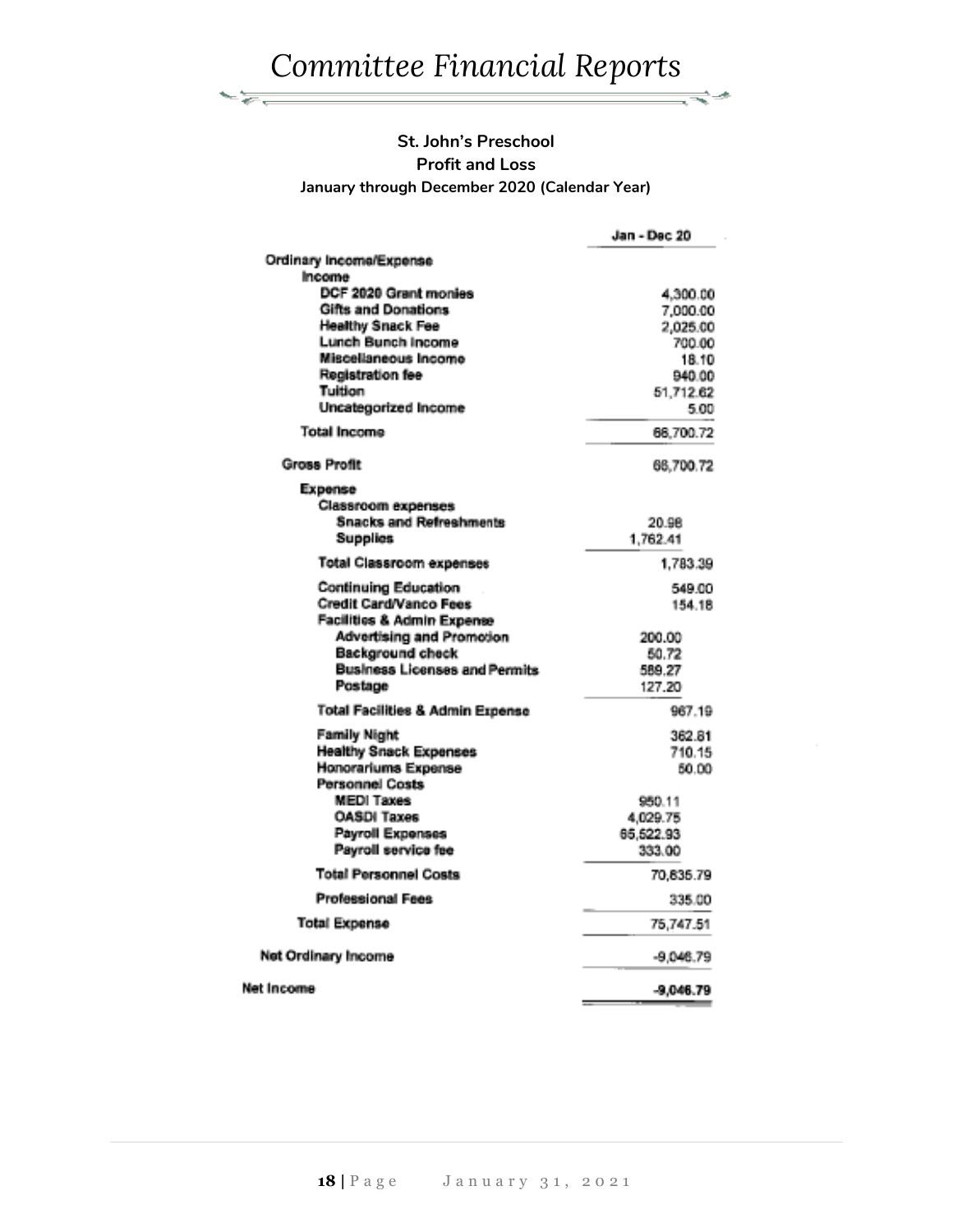

### **SAS Task Force Report – January 2021**

*Submitted by Kathleen A. Davis*

The 2020 Stewardship for All Seasons program (SAS) was established to encourage members to be good stewards of all of their gifts including teaching, hospitality, music, prayer, and leadership. It also encouraged members to be good stewards of their financial gifts by generously increasing their financial contributions.

Our members responded and giving was projected to be 15% above 2019 levels. The additional giving would support increased funding in four primary categories of ministry as detailed in the approved 2020 budget. The primary areas and percentage of allocation were:

| 1. Invest in our Children, Youth, and Family | 16.6% |
|----------------------------------------------|-------|
| 2. Grow in Hospitality                       | 33.3% |
| 3. Partnerships and Social Ministry          | 25.0% |
| 4. Care and Core Ministries                  | 16.6% |

The budgeted SAS Mission Initiatives also included an 8.5% allocation to the Greater Milwaukee Synod.

A SAS Task Force was formed and given the responsibility to recommend how funds approved by the Church Council were to be distributed to specific ministries among the four identified categories.

This process was guided by the Finance Committee who monthly reviewed Actual Total Unrestricted Giving relative to the budgeted amount along with actual expenditures relative to both actual giving and budgeted spending levels. The Finance Committee analysis resulted in a recommendation to the Church Council for the total amount to be authorized for funding SAS ministries each month.

The Church Council reviewed the Finance Committee's recommendation, authorized the dollar amounts by majority vote and then the Treasurer informed the SAS Task Force of the amount to be disbursed and the period it covered.

In March, our country, our state, and our city were impacted by the COVID-19 viral pandemic.

Our church building was closed and many of our ministries were affected. The SAS Task Force met virtually and identified ministries to receive dollars allocated by the Church Council. All disbursements fell within the four primary ministries and/or in response to needs arising as a result of the viral pandemic.

The following lists are disbursed SAS funds and funds in process.

#### **2020 Disbursed SAS Funds**

#### *Invest in our Children, Youth, and Family (CYF)*

| Pre-School                  | \$5,500 |
|-----------------------------|---------|
| Lutherdale                  | \$5,000 |
| <b>Nativity Project</b>     | 796     |
| <b>Illustrated Ministry</b> | 60      |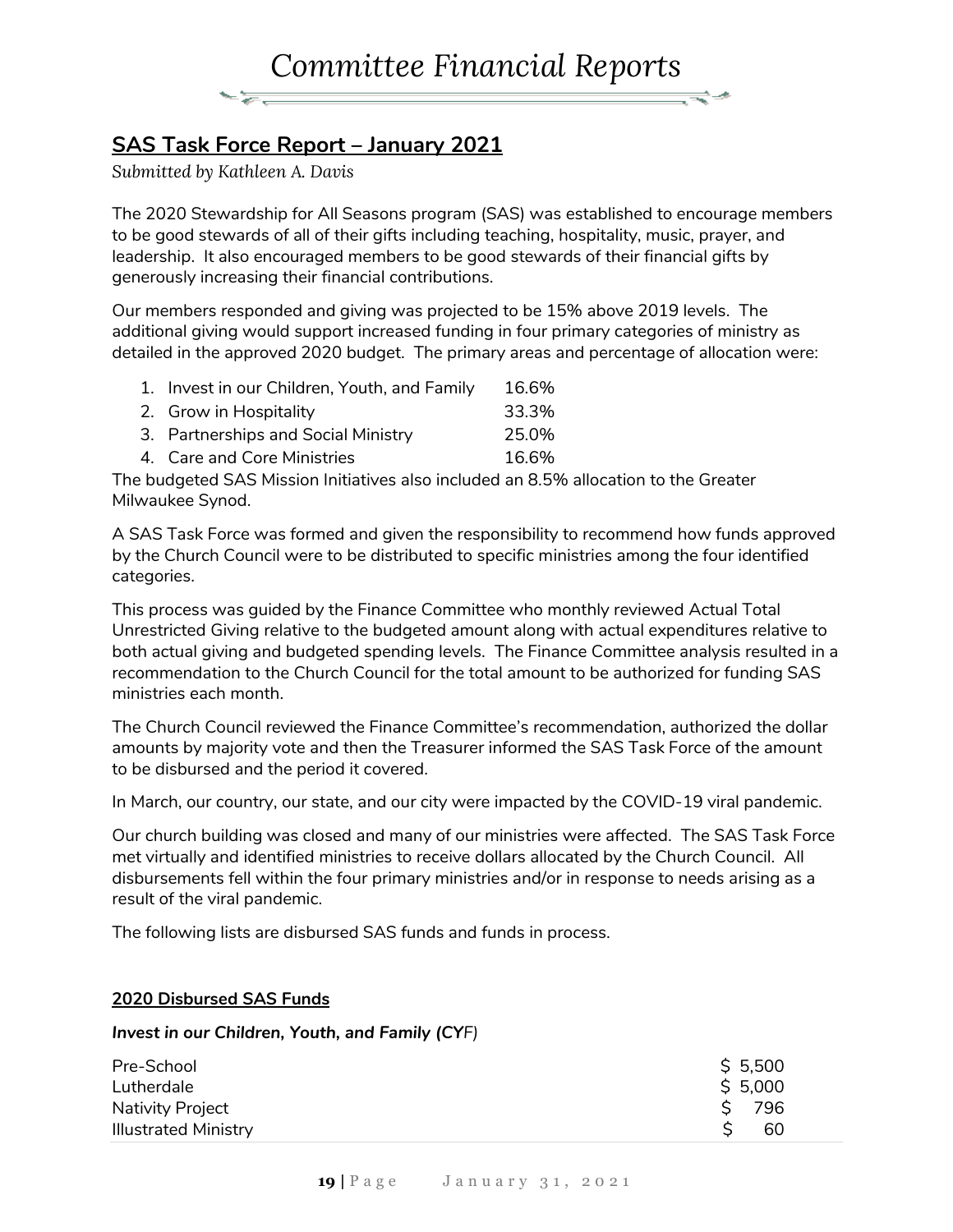₹≁

#### *Grow in Hospitality*

| Groth Design                                                                                                                                                     |                                   | \$16,570                                            |
|------------------------------------------------------------------------------------------------------------------------------------------------------------------|-----------------------------------|-----------------------------------------------------|
| <b>Partnerships and Social Ministry</b>                                                                                                                          |                                   |                                                     |
| Akeri Parish School<br>Los Heroes School Kits<br>Hope Center<br>Waukesha Food Pantry<br><b>Lutheran Social Services</b><br>Carthage Wiggan-Kennibrew Scholarship | \$<br>\$.<br>\$<br>\$<br>\$<br>\$ | 16,000<br>3,450<br>8,000<br>5,000<br>4,000<br>4,695 |
| <b>Care and Core Ministries</b>                                                                                                                                  |                                   |                                                     |
| <b>Mental Health Initiative</b><br><b>Good Samaritan Fund</b><br>Greater Milwaukee Synod                                                                         | \$<br>\$<br>\$                    | 2,505<br>2,000<br>9,350                             |
| In Process Funds                                                                                                                                                 |                                   |                                                     |
| Nativity Project (CYF)<br>Groth Design (Grow in Hospitality)<br>Gift Tree, Coats, Eood Baskets (Partnershins and Social Ministry)                                | \$<br>Ś.                          | 1,704<br>\$10,370<br>5.000                          |

| OIL TTCC, COdes, I OOU DasKCes (Farthcromps and Oocial Ministry) | o olou   |
|------------------------------------------------------------------|----------|
| Technology – Online Worship Support (Care and Core Undesignated) | \$10,000 |

The members of the SAS Task Force (John Almasi, Pr. Brian Halverson, Cindy Halverson, Jerry Hanson, Pam Klink, Joanna Salinas, Gary Schettler, Dawn Williams) and I are blessed to have been able to fund these deserving ministries on behalf of all you.

Thank you to all for your faithful support that enabled our congregation to respond to so many needs in this year of particular challenge.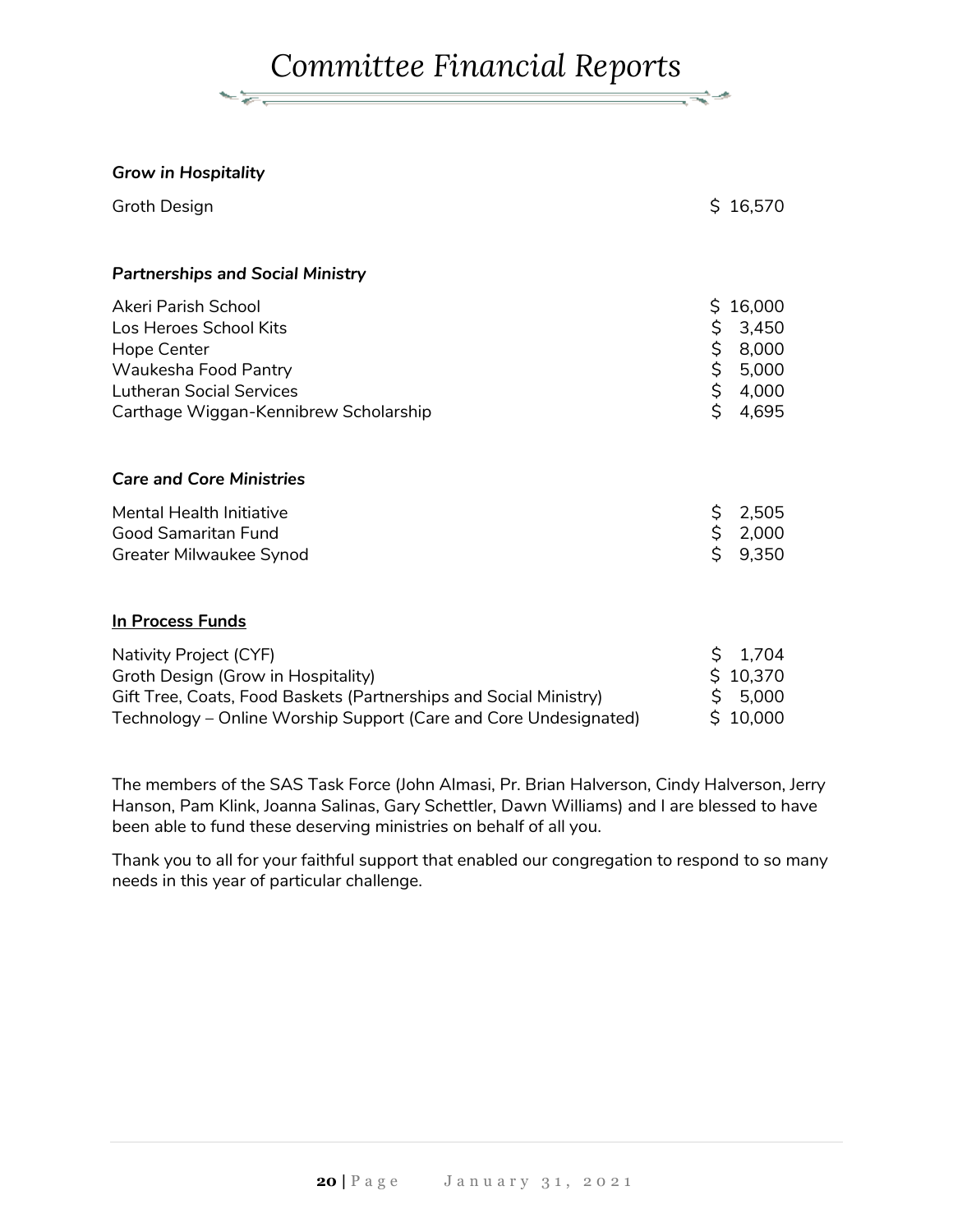

## **Groth Design Recap and Update**

*Submitted by Brian Zach, Council President*

January 14, 2021

Happy New Year!

As you know, St. John's has partnered with Milwaukee-based GROTH Design Group to develop a master plan for our building and grounds. This plan is not focused on the just the immediate needs; we also want to identify our long-term needs. Any work that is done as a first step will fit into a strategic comprehensive approach.

To assist GROTH in the creation of our Master Plan, a St. John's Planning Committee identified ten areas which need attention:

- 1. **Main Entry:** identifying a main entry
- 2. **Circle Drive/North Parking:** needs attention and repair
- 3. **Welcoming:** how do the entry and gathering spaces welcome new members?
- 4. **Fellowship Hall:** unused potential and flexible usage
- 5. **Library:** examine need for this space as the church library?
- 6. **Adult Education:** where can these programs meet to best facilitate their ministry?
- 7. **Offices:** currently there are office sharing
- 8. **Preschool:** how do we address security and potential growth-related issues?
- 9. **Youth:** the program space is far away from member gathering spaces
- 10. **Storage:** more indoor/outdoor space is needed

To expand on those ten focal points, ministry leaders provided additional comments about the current and future needs of their programs. Two interactive Visioning Workshops were held in September to obtain congregational feedback. Lastly, a comprehensive Mechanical, Electrical, and Plumbing (MEP) evaluation was done to aid in formation of a comprehensive Master Plan.

Some preliminary findings from GROTH Design:

- Women's restroom count is deficient by three (3) water closets
- Total restroom count/distribution is poor; more should be on the main level
- Existing nursery space is not adequate for parenting needs
- Sunday south-east corridor/entrance is congested
- In the event of significant building changes and/or additions, landscape screening with neighbors to the north (Davidson Road) may be needed per Town of Brookfield ordnances

GROTH Design incorporated the feedback from St. John's as well as their initial findings and presented various models to best meet those expressed needs and concerns. The GROTH Design recommendations include addition(s), reconfiguration of rooms, widening the southeast corridor entrance, bathroom expansions, and reconfiguration of ministry rooms, to name a few. There is a great deal of potential and possibility in this list, though St. John's has not committed to any construction or improvements as the short and long-term goals of the Master Plan are still a work in progress.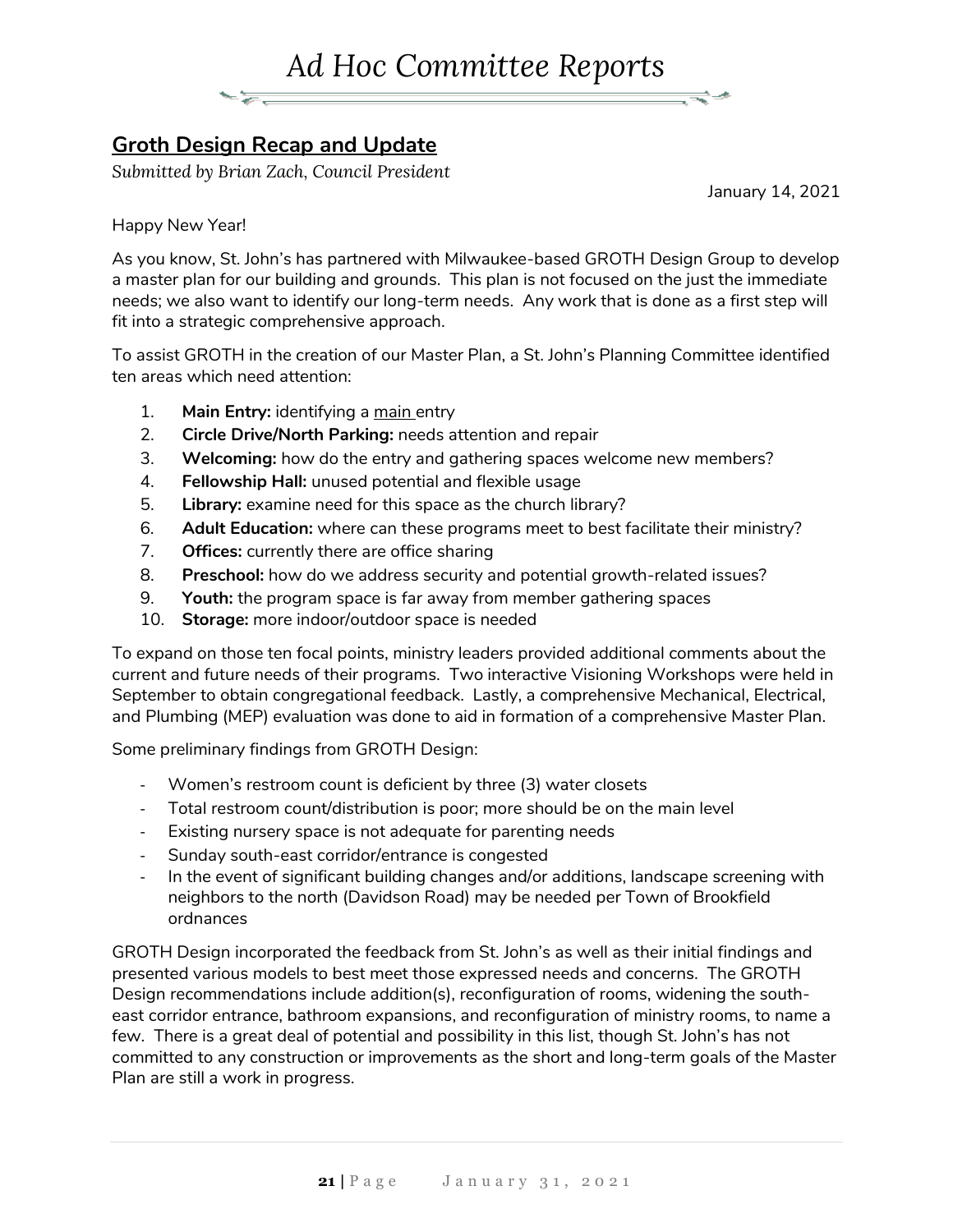

As our work with GROTH Design moves into the next phase, additional St. John's members have been asked to help support the initial ideas brought forth by the Planning Committee. When potential Master Plans become more structured, additional feedback groups within St. John's will be formed. At this time, no official completion date for the Master Plan has been defined. Based on his years of experience, Paul Barribeau of GROTH Design targets a late summer date. St. John's is very blessed to have Paul guiding us through this journey of exploring and defining our short and long-term goals. Please watch for updates in the Happenings and Inspire.

Thank you for your continued support and prayers.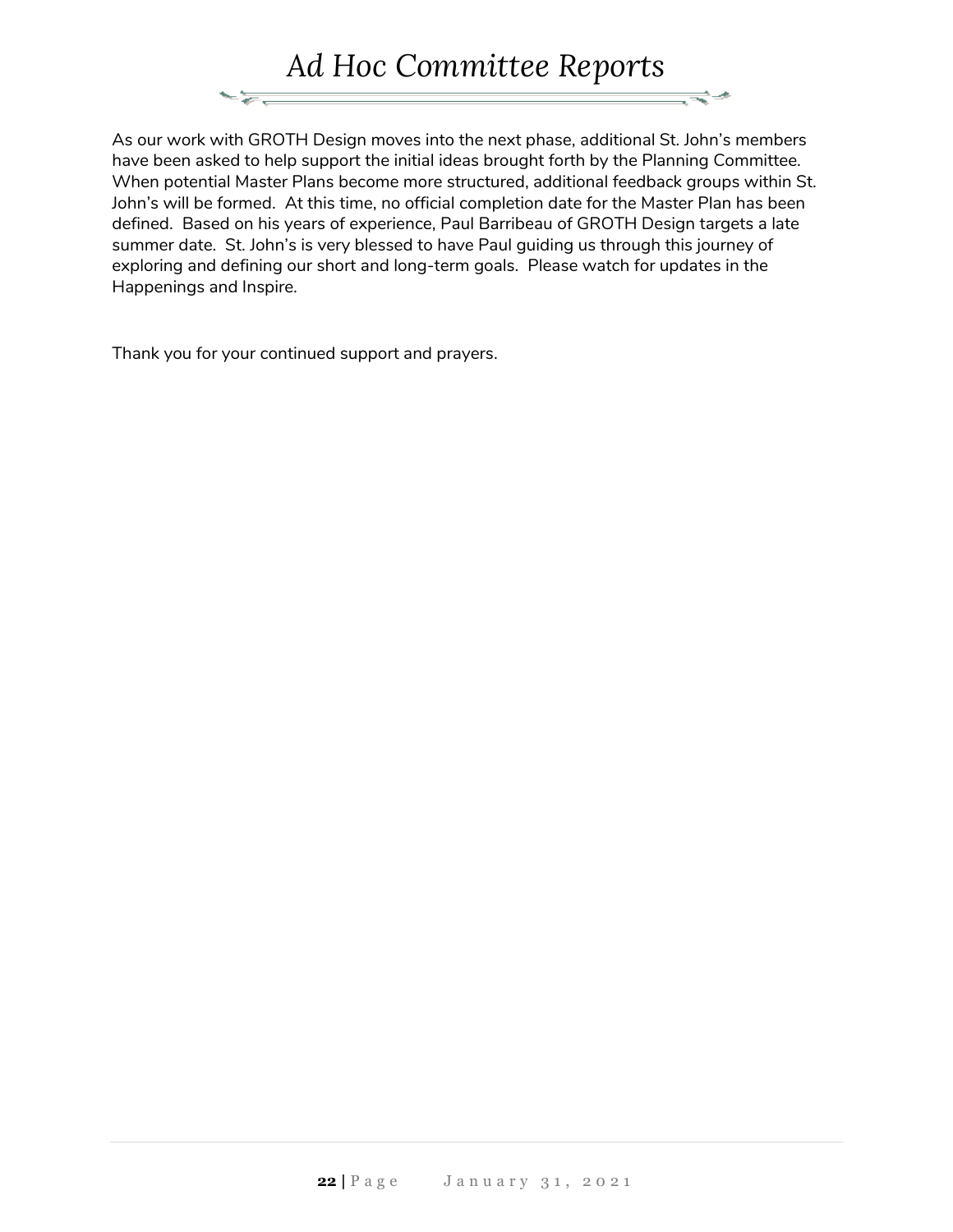### **Transition Team Recap and Update**

Last March, St. John's (like many other churches) closed the building to support the Wisconsin Safer at Home order. Shortly after closing, we created a Transition Team to review the current recommended medical guidelines and the vast amount of scientific data. The Transition Team was tasked to construct a comprehensive plan to safely open the doors and ultimately join together in-person worship.

To navigate through the uncharted territory and constant changes, we adopted a mission statement:

During the Covid-19 global pandemic, St. John's Lutheran Church will model Christ-like humility in its decision-making regarding how to more freely open our building. We will make decisions and take actions trusting science and data. Governed by the law of love, our main priority is the health of our community knowing that protecting others is a faith-filled response. Real time decisions will be made as we move through and out of this health crisis. While St. John's the building will remain closed at this time, in solidarity with the National and Greater Milwaukee ELCA, the church has never been closed.

The Transition Team continues to meet on a regular basis to assess the latest information (see Resources below). We are aware that some of you feel comfortable returning to in-person gathering now while others may be very hesitant to gather in groups. Be assured the day of inperson worship will come! No official date has been set to reopen but, optimism is high with local cases on the decline and the vaccine underway.

When the doors open, it will be a slow rollout, starting with staff led small groups followed by non-staff led small groups. This phase or step approach is to ensure our current safety measures and procedures in place are effective. Similarly, indoor in-person worship would begin with one service, gradually working up to two services.

With the season of Lent and Easter approaching, the worship team has been preparing for in-person outdoor gatherings and virtual worship possibilities. When we offer an in-person outdoor worship, please know a virtual option will continue to be available for those who prefer that delivery. Please watch for future announcements in the Inspire and weekly Happenings on the upcoming Lenten worship schedule.

Thank you for your prayers and support in these unique times.

Praying for peace and good health to all, Brian Zach – President and Transition Team Chair

**Transition Team members:** Pastor Brian Halverson, Ken Bahr, Bruce Campbell, Gregg Everts, Sara Everts, Jerry Hanson, Laura Rickinger, Tom Potratz, Dan Thompson

**Resources:** [Greater Milwaukee Synod](https://milwaukeesynod.org/coronavirus-covid-19-resources-information/), [CDC](https://www.cdc.gov/), [Waukesha County COVID-19 Dashboard](https://www.waukeshacounty.gov/covid19), [Wisconsin](https://www.dhs.wisconsin.gov/covid-19/index.htm)  [Department of Health COVID](https://www.dhs.wisconsin.gov/covid-19/index.htm) data, state mandates, county recommended guidelines and community resources that include local daycares, school districts, colleges, and universities.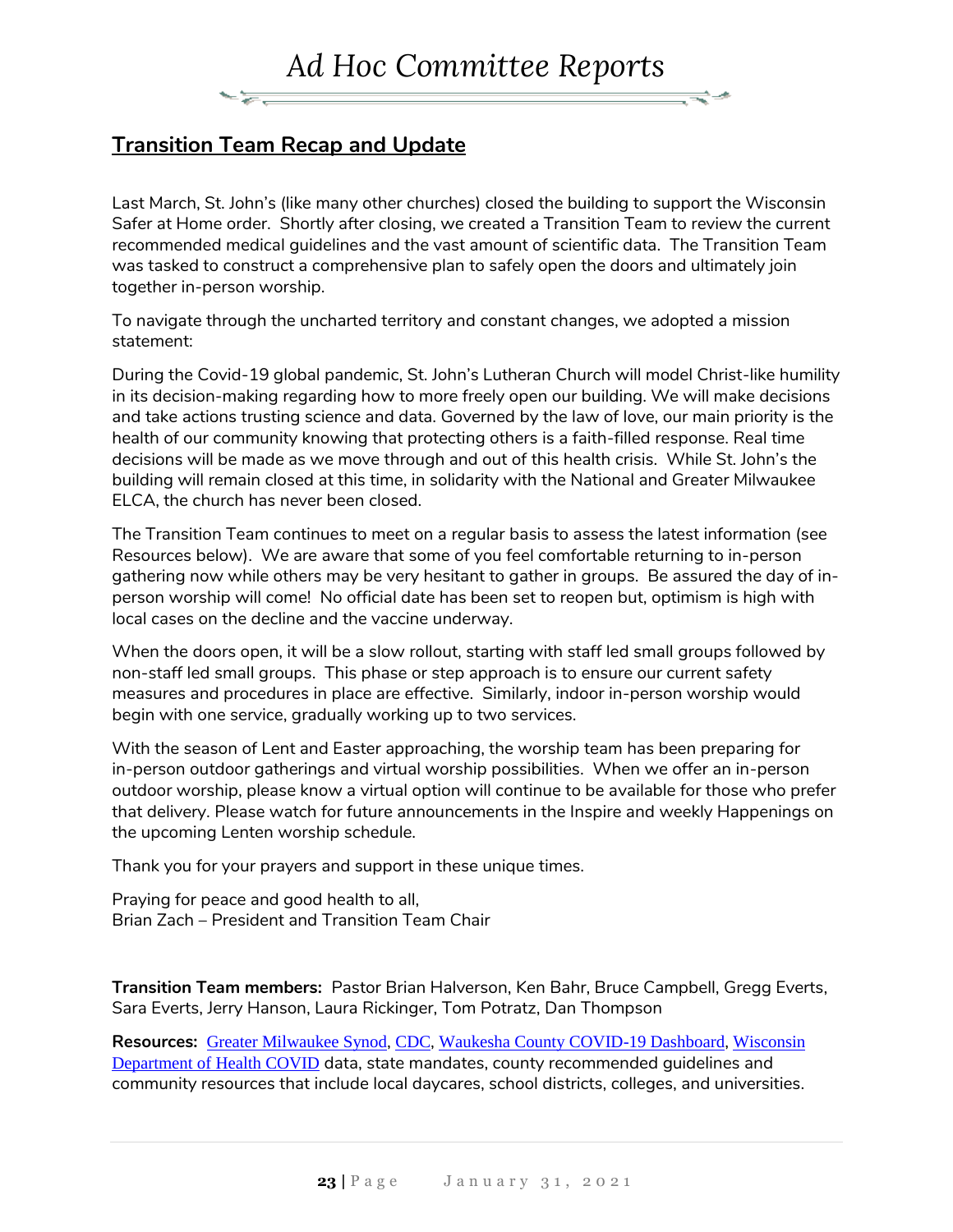# *Nominating Committee*

ਵਵੋ≠

### **Nominating Committee Report**

 $\frac{1}{\sqrt{2\pi}}\frac{1}{\sqrt{2\pi}}\frac{1}{\sqrt{2\pi}}\frac{1}{\sqrt{2\pi}}\frac{1}{\sqrt{2\pi}}\frac{1}{\sqrt{2\pi}}\frac{1}{\sqrt{2\pi}}\frac{1}{\sqrt{2\pi}}\frac{1}{\sqrt{2\pi}}\frac{1}{\sqrt{2\pi}}\frac{1}{\sqrt{2\pi}}\frac{1}{\sqrt{2\pi}}\frac{1}{\sqrt{2\pi}}\frac{1}{\sqrt{2\pi}}\frac{1}{\sqrt{2\pi}}\frac{1}{\sqrt{2\pi}}\frac{1}{\sqrt{2\pi}}\frac{1}{\sqrt{2\pi}}\frac{1$ 

*submitted by Brian Zach, Council President*

#### **Nominations for 2021-2022 Nominating Committee**

- 1. Gary Schettler
- 2. Dawn Williams
- 3. Carolyn Krause
- 4. Chris Klink
- 5. Ariella Beyerlein
- 6. \_\_\_\_\_\_\_\_\_\_\_\_\_\_\_ (*6 th nominee not confirmed at time of printing*)

#### **2020-2021 Church Council**

| President      | <b>Brian Zach</b>       | first year  | first term          |
|----------------|-------------------------|-------------|---------------------|
| Vice-President | <b>Gary Schettler</b>   | second year | second term*        |
| Secretary      | <b>Christine Hintze</b> | first year  | first term          |
| Treasurer      | Dawn Williams           | second year | second term*        |
| At Large #1    | Jerry Hanson            | second year | second term*        |
| At Large #2    | <b>Tim Tollander</b>    | first year  | first term          |
| At Large #3    | Maddie Beug-Hoffman     | first year  | first term          |
| At Large #4    | Linnea Logan            | second year | first term $\wedge$ |
| At Large #5    | Barb Lange              | second year | second term*        |

\* not eligible for reelection

^ eligible for reelection for a second term (2021-2023)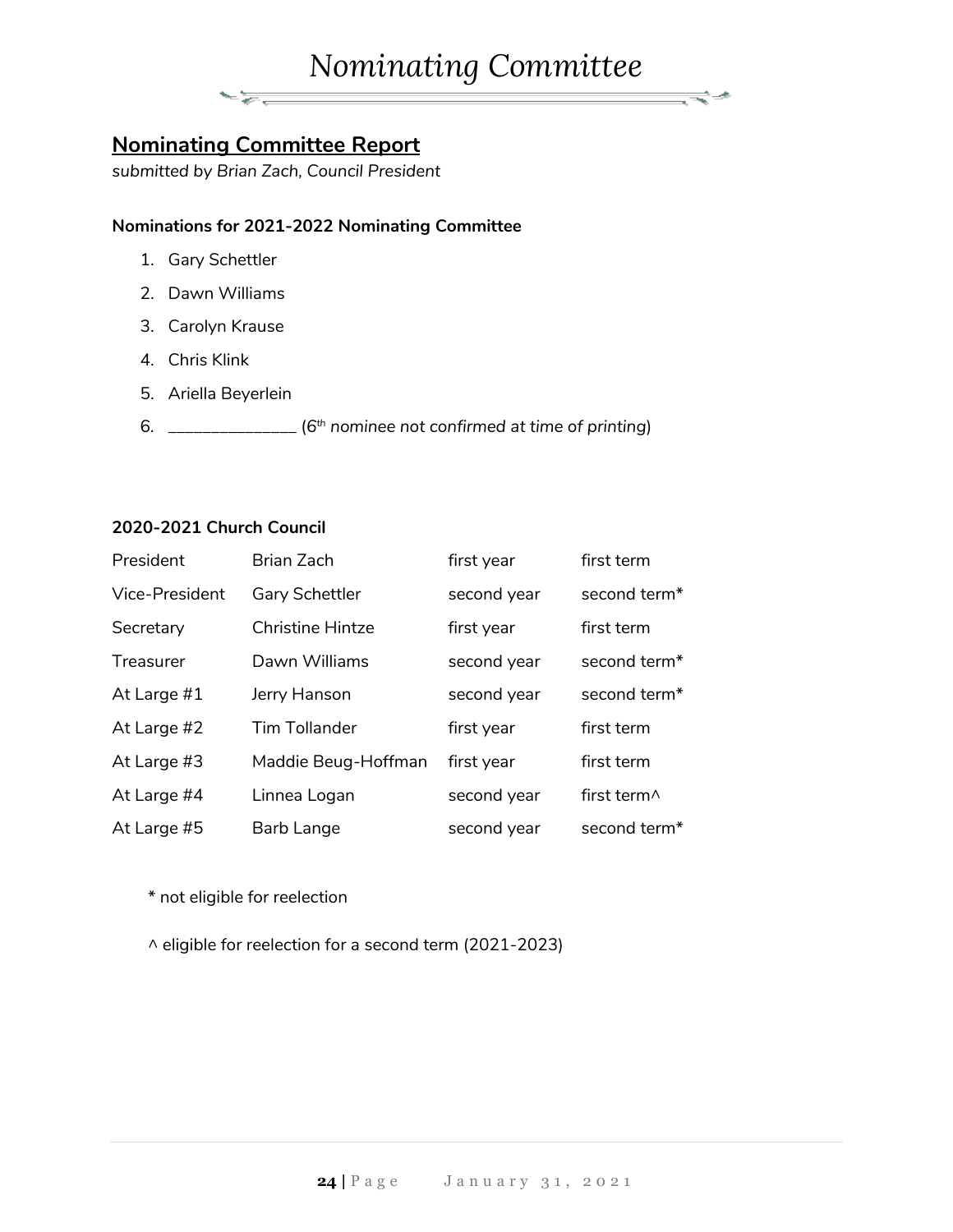

कर

# **Proposed Budget for 2021**

ਵ∸

|                                       | <b>TOTAL</b> |                     |
|---------------------------------------|--------------|---------------------|
| <b>General Fund</b>                   | 808,332      |                     |
| Expense                               |              |                     |
| Outreach                              |              |                     |
| Greater Milwaukee Synod               | 66,363       |                     |
| All Peoples                           | 10,500       | *\$1500 Conditional |
| Heroes of Faith (scholarships)        | 10,575       | *\$1575 Conditional |
| Akeri/Meru Assistance                 | 9,000        |                     |
| Akeri Hope School (year 2 funding)    | 13,500       | Conditional         |
| <b>Hope Center</b>                    | 4,629        | *\$1125 Conditional |
| <b>Lutheran Social Services</b>       | 3,000        |                     |
| <b>Women's Center</b>                 | 3,729        | *\$825 Conditional  |
| Adopt a Child                         | 300          |                     |
| Lutherdale                            | 1,704        | *\$900 Conditional  |
| <b>Bread for the World</b>            | 500          |                     |
| <b>Hope Center Meals</b>              | 4,000        |                     |
| Jail Ministry                         | 500          |                     |
| <b>Total Outreach</b>                 | 128,300      | 14.3%               |
| <b>Personnel Cost</b>                 |              |                     |
| <b>Total Salaries</b>                 | 384,550      |                     |
| <b>Total Payroll Costs</b>            | 68,469       |                     |
| <b>Continuing Education</b>           | 2,295        |                     |
| <b>Staff Auto Expenses</b>            | 1,380        |                     |
| <b>Other Staff Travel Expenses</b>    | 1,000        |                     |
| <b>Staff Travel - Mission Trips</b>   | 3,500        |                     |
| Pastor's Discretionary Account        | 1,000        |                     |
| <b>Total Personnel Cost</b>           | 462,194      | 51.5%               |
| Caring & Sharing                      |              |                     |
| <b>Total Events (conditional)</b>     | 7,350        | Conditional         |
| <b>Continuing Education</b>           |              |                     |
| Seminar & Travel                      | 3,438        |                     |
| Faith & Wellness Retreat              | 3,438        |                     |
| <b>Visitation/Caregiver Luncheons</b> | 1,500        |                     |
| <b>Adult Education</b>                | 1,800        |                     |
| <b>Small Group Ministries</b>         | 800          |                     |
| <b>Total Continuing Education</b>     | 10,976       |                     |
| Mail                                  | 600          |                     |
| <b>Total Caring &amp; Sharing</b>     | 18,926       | 2.1%                |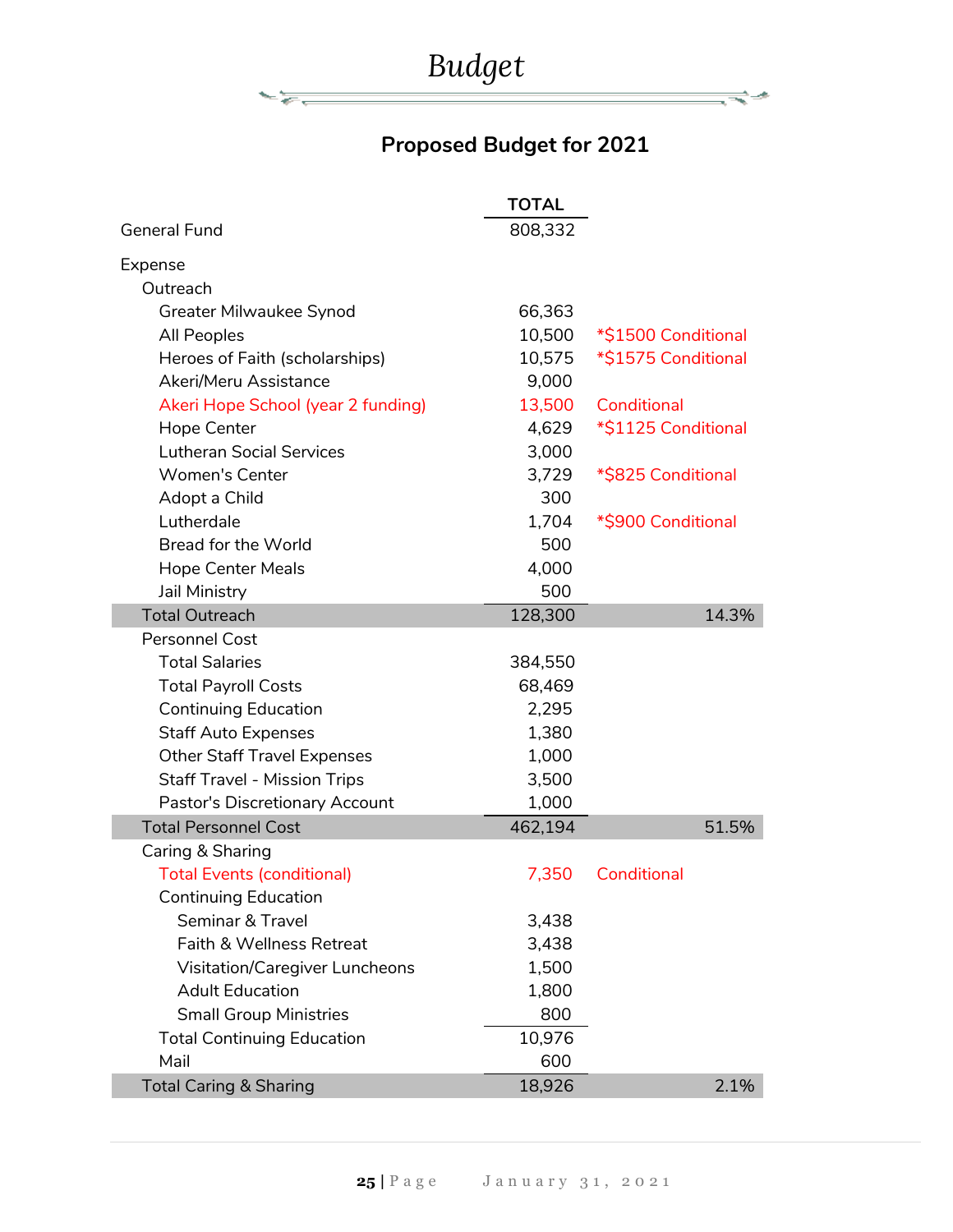| <b>Budget</b>                                                       |         |             |      |
|---------------------------------------------------------------------|---------|-------------|------|
|                                                                     |         |             |      |
| <b>Worship &amp; Music</b>                                          |         |             |      |
|                                                                     | 9,464   |             |      |
| <b>Worship Expense</b>                                              |         |             |      |
| Music Ministry<br><b>Hand Bell Choir</b>                            | 770     |             |      |
|                                                                     | 1,200   |             |      |
| <b>CCLI (Music Licensing)</b>                                       | 100     |             |      |
| <b>Fine Arts Receptions</b>                                         | 50      |             |      |
| Music Camp<br><b>Guild Membership</b>                               | 190     |             |      |
| <b>Instrument Maintenance</b>                                       | 3,946   |             |      |
|                                                                     | 150     |             |      |
| Instrumental/Organ Music<br><b>Praise Band Music &amp; Supplies</b> | 472     |             |      |
| <b>Senior Choir Music</b>                                           | 1,000   |             |      |
| Special Music / Guest Performers                                    | 500     |             |      |
| <b>Traditional Music</b>                                            | 400     |             |      |
|                                                                     | 250     |             |      |
| Kids of Kingdom                                                     |         |             |      |
| <b>Total Music Ministry</b>                                         | 9,028   |             |      |
| <b>Total Worship &amp; Music</b>                                    | 18,492  |             | 2.1% |
| Children, Youth & Families                                          |         |             |      |
| <b>Total Children's Ministry</b>                                    | 7,650   |             |      |
| Total Middle School Ministry 5th - 8th                              | 3,000   |             |      |
| <b>Total Youth Ministry</b>                                         | 6,750   |             |      |
| Young Adult/College Ministry                                        | 1,000   |             |      |
| Invest in Children, Youth & Family                                  | 13,725  | Conditional |      |
| <b>Total Children, Youth &amp; Families</b>                         | 32,125  |             | 3.6% |
| Administration                                                      |         |             |      |
| <b>Administration Expense</b>                                       |         |             |      |
| <b>Employee Recognition</b>                                         | 300     |             |      |
| Insurance                                                           | 14,333  |             |      |
| Services                                                            | 20,244  |             |      |
| Supplies                                                            | 39,687  |             |      |
| Technology                                                          | 20,090  |             |      |
| Other (Synod Assembly)                                              | 900     |             |      |
| <b>Growth in Hospitality (Conditional)</b>                          | 9,150   | Conditional |      |
| Growth in Hospitality                                               | 9,150   |             |      |
| <b>Total Administration Expenses</b>                                | 113,854 |             |      |
| <b>Property Expense</b>                                             |         |             |      |
| Maintenance                                                         | 34,906  |             |      |
| Maint. - Capital Improvements                                       | 26,000  |             |      |
| <b>Utilities</b>                                                    | 27,090  |             |      |
| <b>Growth in Hospitality (Conditional)</b>                          | 4,575   | Conditional |      |
| Growth in Hospitality                                               | 4,575   |             |      |
| <b>Total Property Expense</b>                                       | 97,146  |             |      |